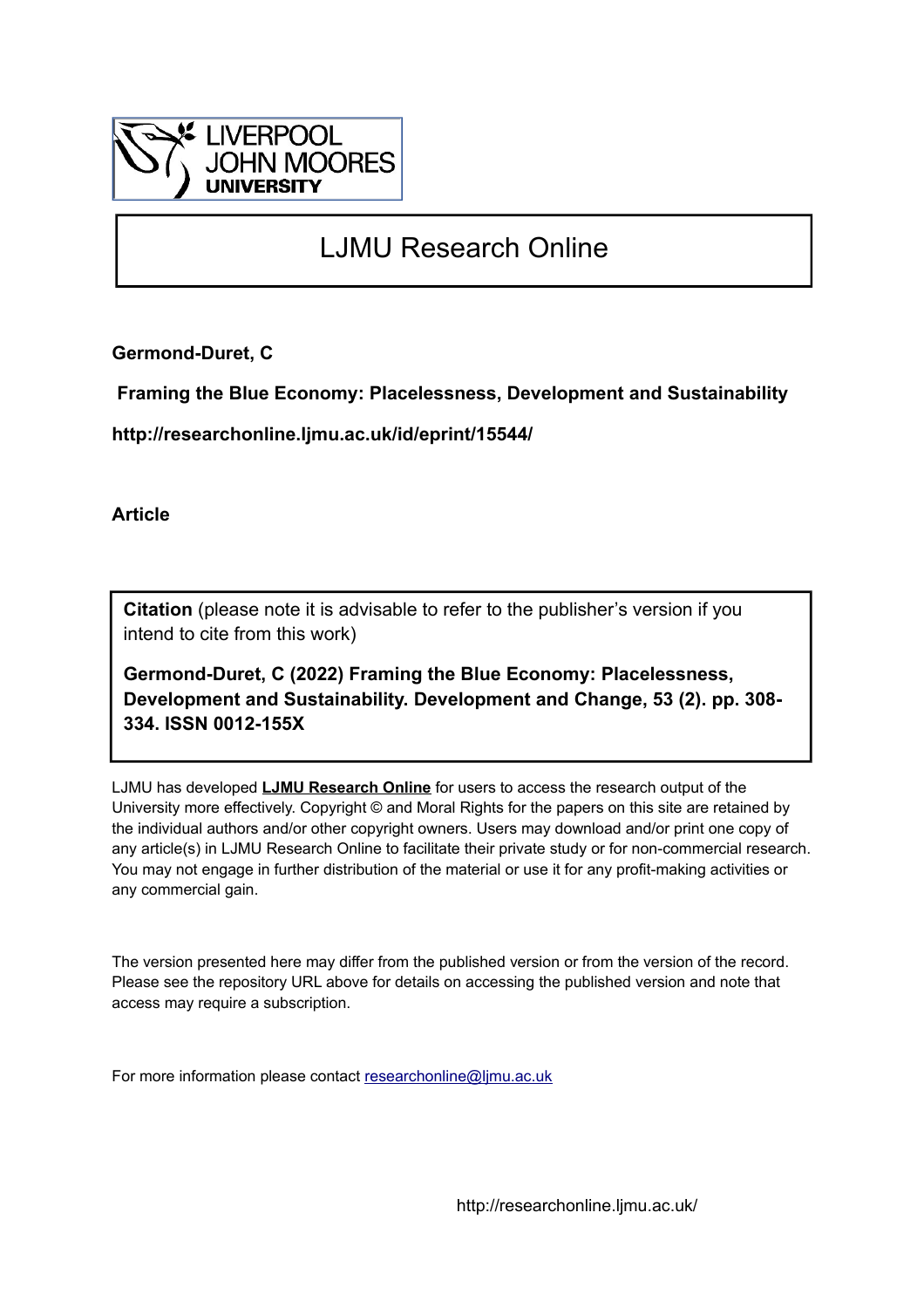## **Framing the Blue Economy: Placelessness, Development and Sustainability**

### **Celine Germond-Duret**

#### **ABSTRACT**

This article examines the wide acceptance and endorsement of the notion of the blue economy. It places the blue economy at the intersection of three discourses: the placelessness of the sea, development and sustainability. These discourses, originating on land, have spread spatially, narratively and normatively to the marine realm — part of a larger process of the normalization of the sea via its inclusion in the dominant model of economic development. The author uses the concept of horizontal reciprocity to illuminate this process of normalization. The blue economy requires and justifies the governance of maritime space; it creates economic and political opportunities and generates knowledge and interventions, leading to the territorialization of the sea. The article therefore concludes with a call for further research to critically assess the connections between macro discourses and local realities, and to address the current challenges facing the oceans.

#### **INTRODUCTION**

'Excuse me', the anthropologist said. 'You say that life appeared. Where did that happen, according to your myth — I mean, according to your scientific account'.

The creature seemed baffled by the question and turned a pale lavender. 'Do you mean in what precise spot?'

'No. I mean, did this happen on the land or in the sea?'

'Land?' the other asked. 'What is land?'

'Oh, you know', he said, waving toward the shore, 'the expanse of dirt and rocks that begins over there'.

The creature turned a deeper shade of lavender and said, 'I can't imagine what you're gibbering about. The dirt and rocks over there are simply the lip of the vast bowl that holds the sea'.

Daniel Quinn (1992: 55)

*Ishmael*, the 1992 novel by Daniel Quinn, relates the creation myth from the perspective of a jellyfish. For the jellyfish, the sea represents the realm of

The author would like to thank the editors of *Development and Change* and the anonymous reviewers for their helpful comments and suggestions.

*Development and Change* 53(2): 308–334. DOI: 10.1111/dech.12703

© 2022 The Authors. *Development and Change* published by John Wiley & Sons Ltd on behalf of International Institute of Social Studies.

This is an open access article under the terms of the [Creative Commons Attribution](http://creativecommons.org/licenses/by/4.0/) License, which permits use, distribution and reproduction in any medium, provided the original work is properly cited.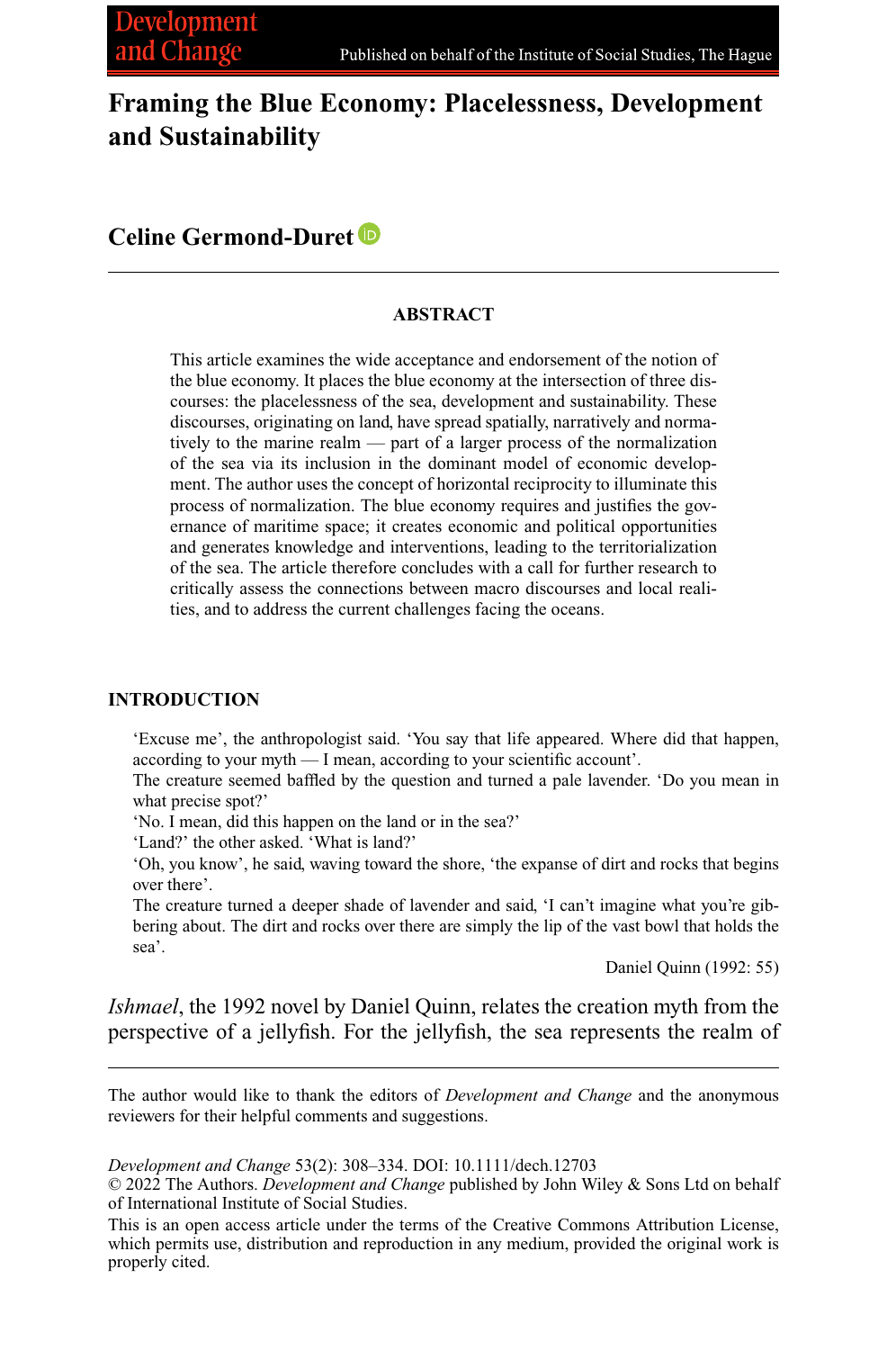its universe, and the land is barely existent — it is invisible, at best empty and uninhabitable, and in any case not a place. The book invites a reflection on the different perspectives that can pertain to the same phenomenon, and on the myths upon which modern society has been founded. Informed by continental philosophical thinking, the social sciences have studied myths, constructed truths and discourses to highlight how relations of power are created and sustained through knowledge creation. This article aims to explain how the notion of the blue economy has come to be so widely accepted, by analysing three existing discourses — the placelessness of the sea, development and sustainability — using the framework of horizontal reciprocity.

The blue economy is defined by the World Bank as the 'sustainable use of ocean resources for economic growth, improved livelihoods and jobs, and ocean ecosystem health'.<sup>1</sup> It has been endorsed by a wide range of actors, from development institutions to conservation organizations. The World Bank administers PROBLUE, a trust fund that supports 'healthy and productive oceans',<sup>2</sup> and the World Wide Fund for Nature (WWF) 'works with the EU to ensure that the blue economy's growth is tied to sustainable economies on both land and at sea'.<sup>3</sup> The involvement of the private sector and the discourse around 'ecosystem services' and 'natural capital' are central to the blue economy narrative, and the UN's Environment Programme Finance Initiative provides guidance to financial institutions investing in oceans through its Sustainable Blue Economy Finance Initiative.<sup>4</sup> The 2050 Africa Integrated Maritime Strategy adopted by the African Union (2012: 9) recognizes the 'urgent imperative to develop a sustainable "blue economy" initiative', and envisages the blue economy as the 'New Frontier of African Renaissance'. The first 'Sustainable Blue Economy' conference was held in November 2018 in Nairobi, Kenya and gathered a wide range of actors, from political and business leaders to the UN and other intergovernmental organizations, scientific experts and members of civil society.<sup>5</sup> An academic literature on the topic is now burgeoning; special issues have been published<sup>6</sup> and panel sessions and

<sup>1.</sup> See: [www.worldbank.org/en/news/infographic/2017/06/06/blue-economy](http://www.worldbank.org/en/news/infographic/2017/06/06/blue-economy) (accessed 14 December 2021).

<sup>2.</sup> See PROBLUE: [www.worldbank.org/en/programs/problue](http://www.worldbank.org/en/programs/problue) (accessed 23 July 2021).

<sup>3.</sup> See: www.wwf.eu/what we do/oceans/promoting a sustainable blue economy/ (accessed 14 December 2021).

<sup>4.</sup> Sustainable Blue Finance: [www.unepfi.org/blue-finance/](http://www.unepfi.org/blue-finance/) (accessed 26 July 2021).

<sup>5.</sup> Sustainable Blue Economy Conference: [https://enb.iisd.org/events/sustainable-blue](https://enb.iisd.org/events/sustainable-blue-economy-conference/summary-report-26-28-november-2018)[economy-conference/summary-report-26-28-november-2018](https://enb.iisd.org/events/sustainable-blue-economy-conference/summary-report-26-28-november-2018) (accessed 1 November 2019).

<sup>6.</sup> See: 'Geography and the Blue Economy' in *Dialogues in Human Geography* (2017); 'The Blue Economy: Fisheries, Aquaculture, and Food Security in the Indian Ocean Region', *Journal of the Indian Ocean Region* (2018); 'Securing the Blue: Political Ecologies of the Blue Economy in Africa', *Journal of Political Ecology* (2019); 'What is Blue Growth?' in *Marine Policy* (2018); 'Blue Degrowth and the Politics of the Sea: Rethinking the Blue Economy', *Sustainability Science* (2020).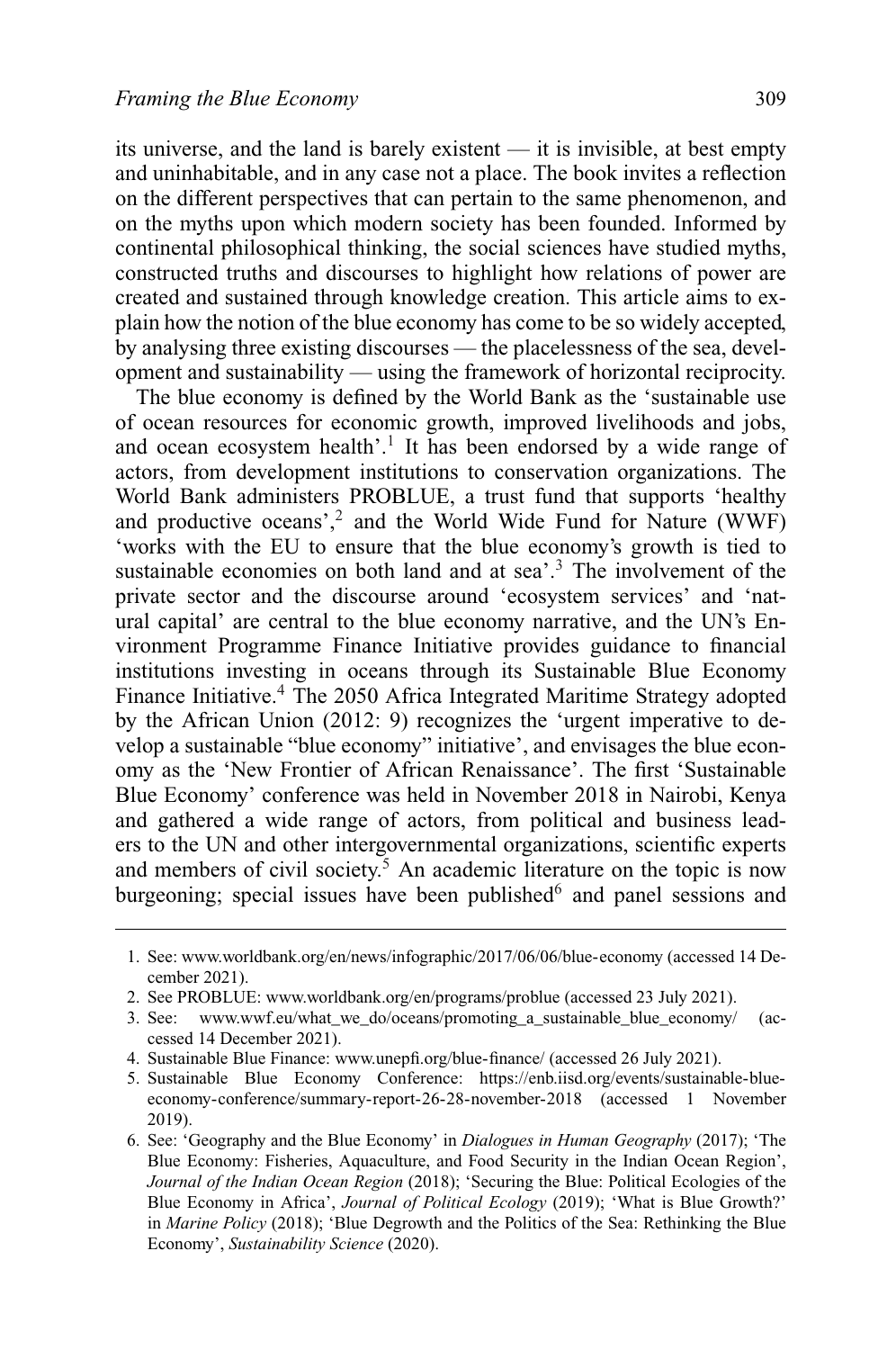academic conferences have been held<sup>7</sup> in an effort to understand, interpret, criticize or implement the blue economy agenda. Within these reports and scholarly works there is a sense of confusion over the blue economy initiative/concept/buzzword, as perhaps exemplified by the term itself, which is sometimes capitalized (Blue Economy), sometimes preceded by *the*, and sometimes referred to as 'blue growth' (despite some differences in the meaning of these concepts, the latter, being for example, more restrictive).

Silver et al. (2015) analyse how the term 'blue economy' entered into use and locate its articulation within four human–ocean relations discourses: oceans as natural capital, oceans as good business, oceans as integral to Pacific Small Island Developing States (SIDS), and oceans as small-scale fisheries livelihoods. Basing their analysis on the 2012  $\text{Rio+20}$  Conference<sup>8</sup> (which they attended) as well as on preparatory documents, the authors offer a very insightful analysis of the genesis of the term. However, it is just as crucial to understand the dynamics behind the broad support which the concept has garnered. This article uses a horizontal reciprocity framework to argue that the notion of a blue economy results from the spread of discourses and practices which originally applied to the land to also include the sea. The framework characterizes the relations that operate between the land and sea and the projection of norms (as explained below). In particular, the analysis places the blue economy at the intersection of three discourses which originated on land (or on a land-based reflection on place) and which have been extended to the marine realm spatially, narratively and normatively. This extension is part of a larger process of what we might call the normalization of the sea through its inclusion in the dominant model of development. Discourses function as 'framework[s] of ideas that structure both knowledge and social practice' (Berg, 2009: 215). In a socially constructed reality, they are sets of representations that are projected onto social phenomena. Since challenges to dominant discourses are generally rare or unsuccessful, such discourses have a sustained influence on social thinking.

This article is informed by post-structuralist political ecology, in the same vein as work by Fletcher which draws on Foucault's governmentality and environmental governance to assess neoliberal environmentality in conservation policy (Fletcher, 2010). Post-structuralism 'has introduced the idea of discourse analysis in political ecology research and the importance of exploring and revealing the ways in which the environment and environmental problems are discursively constructed' (Neumannn, 2014: 7). As such, it enables us to contextualize knowledge claims and their role in the

<sup>7.</sup> For example, the Royal Geographical Society (with IBG) held panel sessions at international conferences in 2015, 2016 and 2017, and in 2020 Southern Connecticut State University hosted the 'Coastal Transitions: Blue Economy' conference in New Haven (4–8 November).

<sup>8.</sup> The 2012 UN Conference on Sustainable Development — or Rio+20 — was held in Rio de Janeiro, Brazil (20–22 June).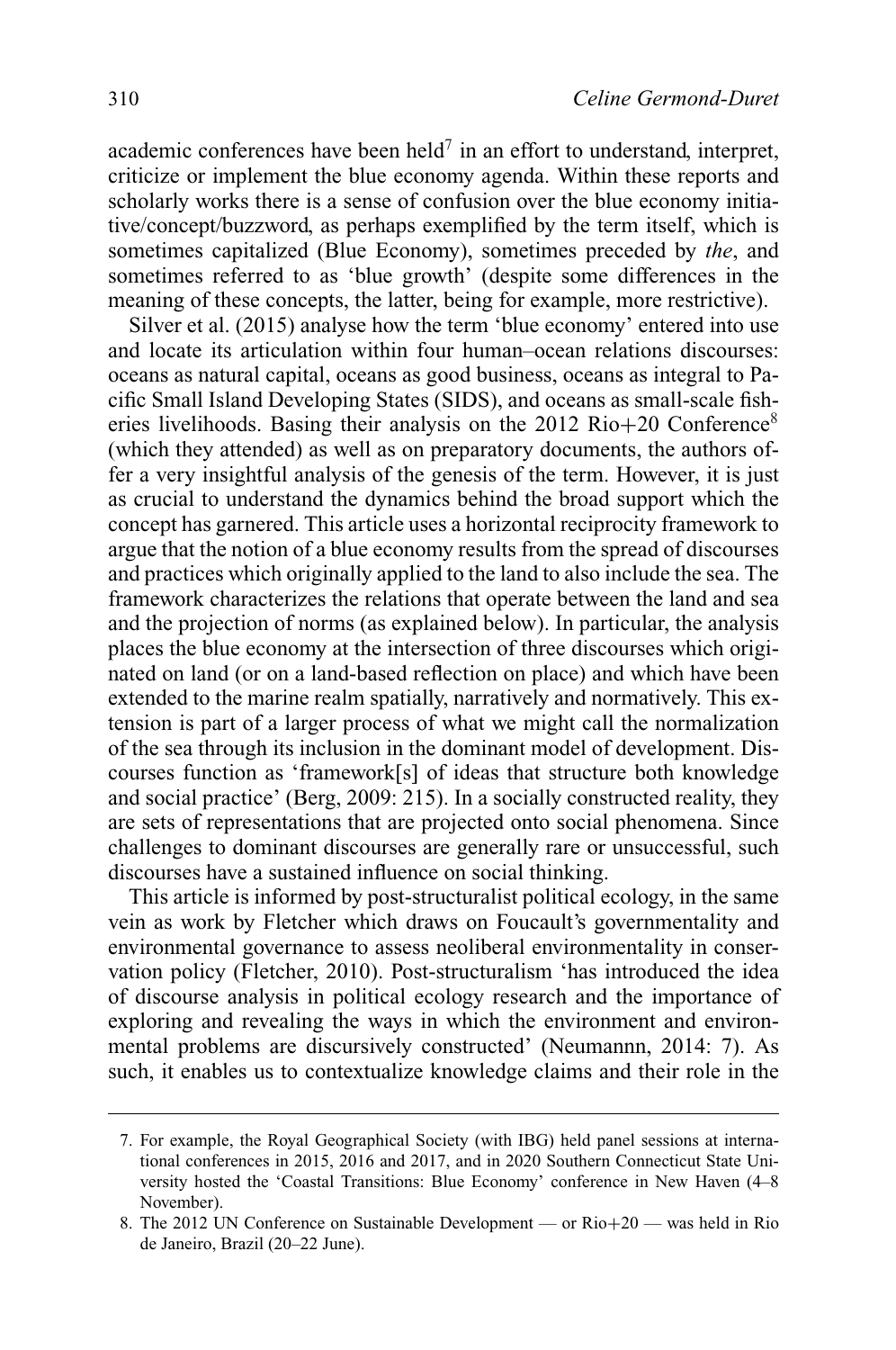production of social reality. In other words, discursive and materialist analyses are not incompatible: indeed, Escobar (1995: 130) goes so far as to say that 'there cannot be a materialist analysis that is not, at the same time, a discursive analysis'.

This article is not a discourse analysis per se; rather it examines how three existing discourses have contributed to and facilitated the acceptance of the idea of a blue economy. The article draws on documents and examples from a range of important actors, including governmental, intergovernmental and non-governmental organizations. They are not meant to be exhaustive but are used to highlight widespread practices and ideas. The three discourses that are the focus of the article have been selected deductively, as they shape representations and practices related to the sea. The relationship between modern society and the ocean space (and nature more generally) should be understood in the context of the tension between development needs and environmental considerations. Highlighting how the blue economy builds on and echoes the three discourses, and the resulting narratives and practices, enables us to understand the challenges around the blue economy, including the issues of control and intervention, whether for marine environmental protection purposes, territorialization and planning, or resource exploitation.

#### **HORIZONTAL RECIPROCITY AND NORMALIZATION**

This article demonstrates that the acceptance and endorsement of the blue economy is based on a perception of the sea as placeless, and the diffusion of development and sustainability norms from land to sea. To explain this diffusion, the article uses a horizontal reciprocity framework to characterize the projection of norms within the land–sea relationship. Three concepts are important here — reciprocity, horizontality and normalization — which are explained below.

In Western thinking, land and sea have traditionally been regarded as separate entities — even as complete opposites — due to their distinct natures and the consequent possibilities for human activities (Anderson and Peters, 2014). The neglect of land–sea connections has even affected the field of ecology, as illustrated by Stoms et al.'s (2005) study on the creation of coastal reserves which shows how ecological interactions are often ignored. Pittman and Armitage's (2016) systematic review also highlights the lack of empirical studies related to governance across the land–sea interface. It shows that determining the boundary between land and sea for governance purposes can be difficult due to the nature of ecological and social processes. This aligns with Lebel's (2012) assessment. Lebel refers to coastal boundaries as 'administrative, policy and ideological fault-lines', and suggests that integrative research is needed to bridge the land–sea divide and support efficient governance (ibid.: 248–49). Garland et al.'s (2019)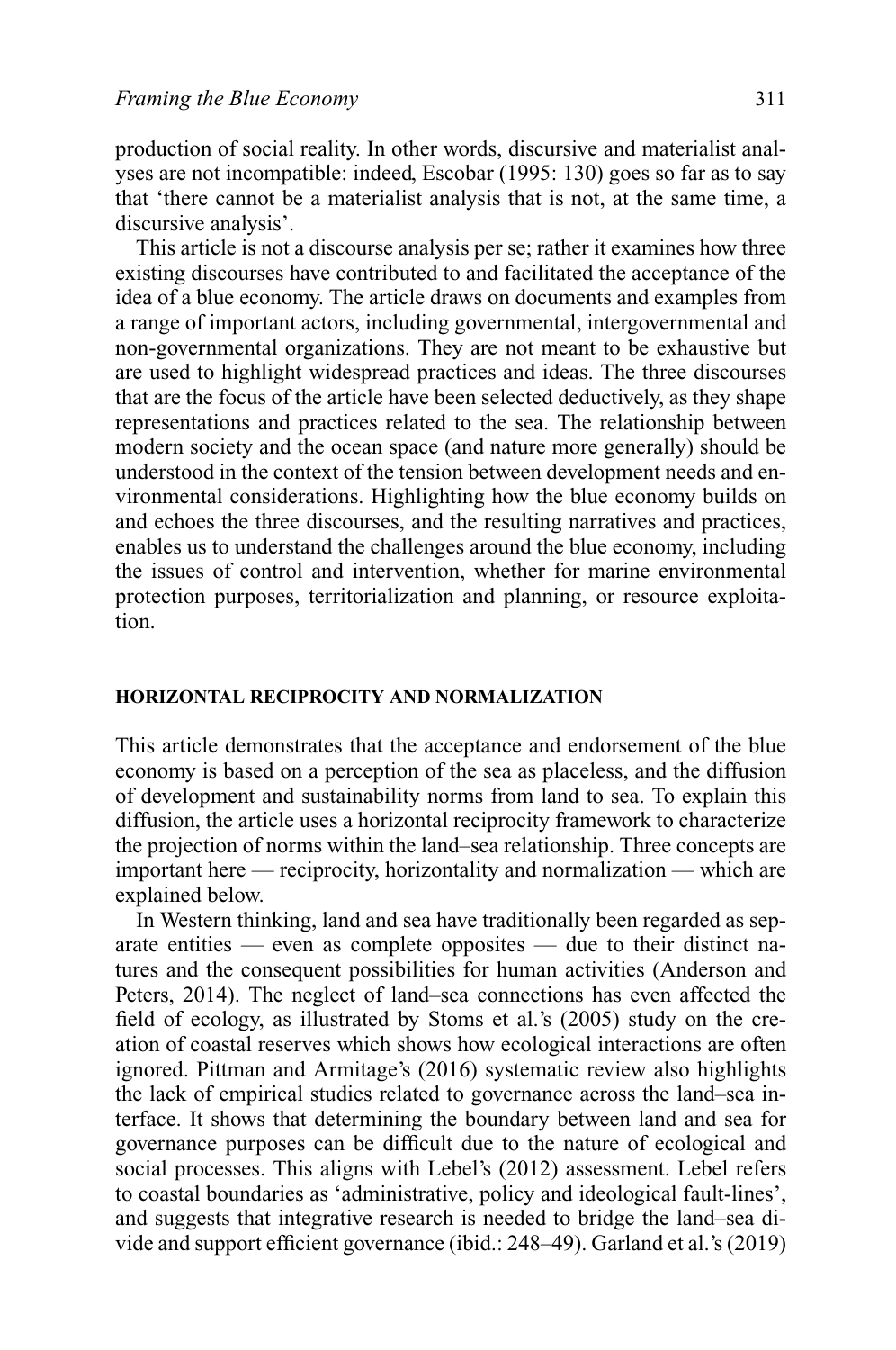meta-analysis emphasizes the lack of attention in the literature to the connection between the blue economy and discourses and practices conducted on land. It is, however, important that this connection is made and understood, given that land-based models are being imposed onto the ocean space (a process referred to as reciprocity of practices). For example, the creation of Marine Protected Areas (MPAs) has raised similar concerns and criticisms to those levelled at protected areas created on land, such as the potential risks of dispossession and green/blue grabbing (Adams, 2017; Hill, 2017). The management of ocean fisheries provides further evidence of the transposition of terrestrial practices into a marine context, with individual transferable quotas at sea being comparable to land enclosures (Fairbanks et al., 2018).

In addition to the 'flat' connections between different spaces, there have been calls to consider other dimension of spaces, originating in the debate on 'securing the volume' (Elden, 2013). Lehman (2013: 52) invites us to envisage oceans beyond their metrics, arguing that 'oceanic volumes show processes of uneven development and the materiality of imperial relations, as well as their potentials to be otherwise'. Steinberg and Peters (2015: 252) propose a 'wet ontology' that encourages us to think of the sea 'as a space of volume [and] recognize that the form of water opens new territories of control and conflicts'. Bridge (2013) draws on Mumford's 'syntax of modernity' ('mine: blast: dump: crush: exhaust') to discuss the vertical structure of resource extraction in the contemporary era (Mumford, 1934). If the 'radical mixing' of the underground and the surface contributes to the shock of modernity, as Bridge (ibid.) suggests, then processes such as seabed mining (Childs, 2020), the creation of artificial islands (Jackson and della Dora, 2009) or the Global Ocean Observing System (Lehman, 2016), which can all be part of a blue economy, cannot be disassociated from thinking on modernity and post-modernity, and consequently on development and sustainability.

The three discourses presented below (placelessness, development and sustainability) can also be envisaged three dimensionally. Ultimately, development and sustainability (and their corollaries, exploitation and conservation) are centred on resources that are found in the three dimensions of ocean space. The representation of the sea as placeless originates in the fluid materiality of the ocean, as opposed to dry and solid land (Peters, 2014: 188). Adey (2010: 2) asserts that 'both the ground and the air reside together in vertical reciprocity'; in the same way, this article advances the notion of 'horizontal reciprocity' to characterize the land–sea connection (via spatial, narrative and normative diffusion). This concept enables us to bypass the land–sea binary, and to envisage the blue economy as a broader, more encompassing process linked to existing dynamics and narratives on land. In relation to ground and air, Bishop (2011: 272) accepts Adey's description of vertical reciprocity but points out, 'this does not mean that the reciprocity is by any measure equal, nor does it diminish the human desire to use the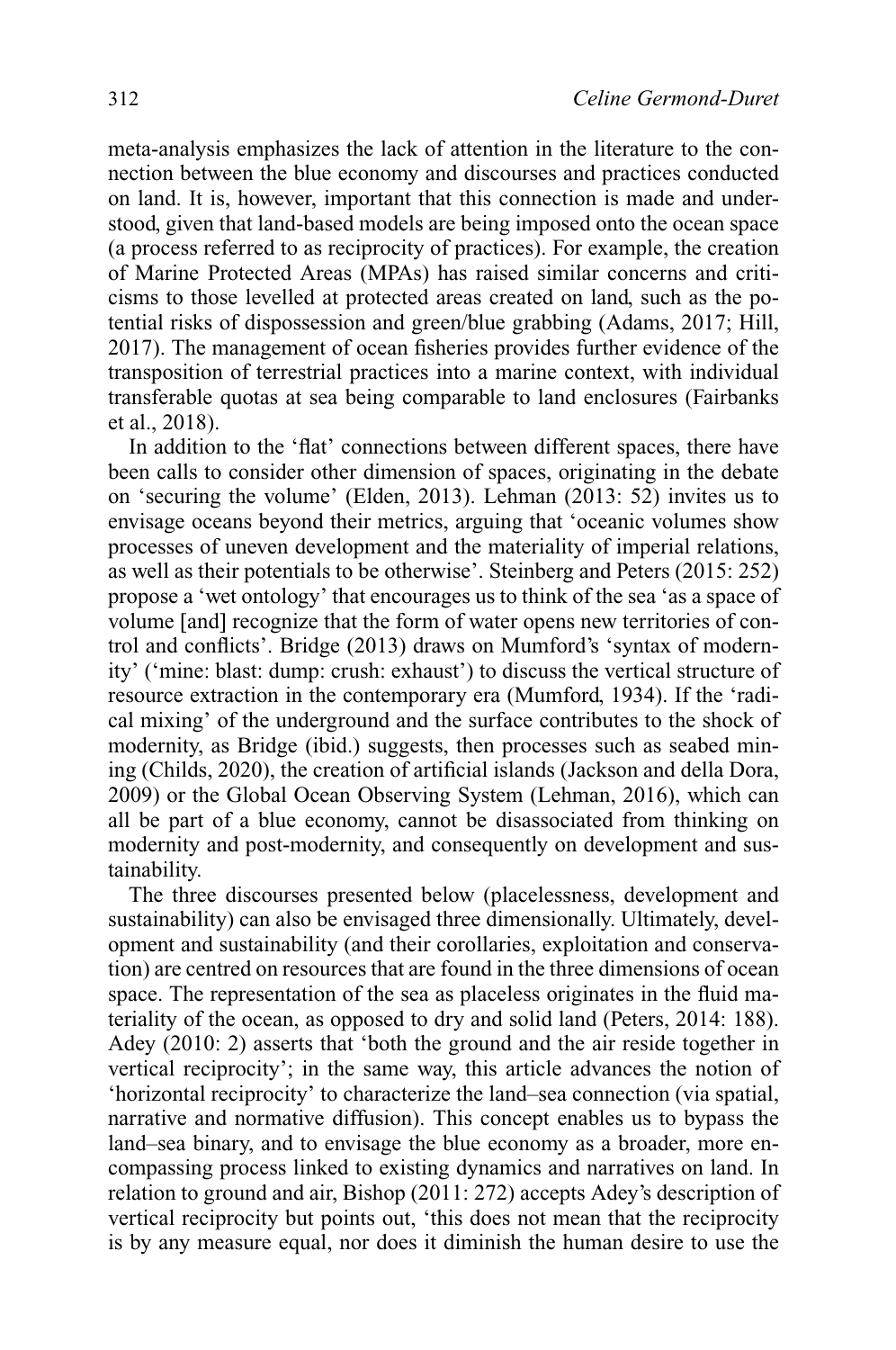

#### *Figure 1. Horizontal Reciprocity and Land–sea Diffusion*

*Source*: Constructed by author

latter [militarily] to subdue and dominate the former'. Similarly, horizontal reciprocity does not necessarily refer to an equal relationship, as Figure 1 demonstrates: rather, it is about diffusion from land towards the sea, assimilating the sea into dominant thinking. Spatial diffusion refers to the diffusion of practices from land into another space (here, the sea, not just as a flat entity but considered in its volumetric dimensions), effectively extending the realm and influence of the land. Narrative diffusion refers to the diffusion of existing narratives, discourses and dominant thinking. Normative diffusion refers to the normalization of the sea according to the models developed on land.

The idea of normalization is important here. Normalization is the process by which norms spread. The concept has been used, for example, to assess the process by which Indigenous peoples can be affected by external interventions and normalized as 'developed' or 'modern' (Germond-Duret, 2016). The concept comes from Foucault, who talks about a 'normalizing judgement', a 'penalty [that] normalizes' and the 'power of the Norm' (Foucault, 1979/1991: 177, 183, 184). He refers to the homogenization of a group of individuals upon which is inflicted 'a constant pressure to conform to the same model … so that they might all be like one another' (ibid.: 182). In the land–sea context, normalization is not about suppressing the characteristics of the sea and making it look like land. It is about the spread of, and compliance with, existing norms. To use Foucault's formula, the purpose is not that 'they might all be like one another' but that the spaces, structures and agents of both land and sea might be incorporated into the dominant discourse of (sustainable) development.

In the following sections, each of the three discourses is discussed in the context of their land–sea horizontal reciprocity and the spatial, narrative and normative diffusion into the ocean space which, I argue, facilitates the acceptance of the notion of a blue economy.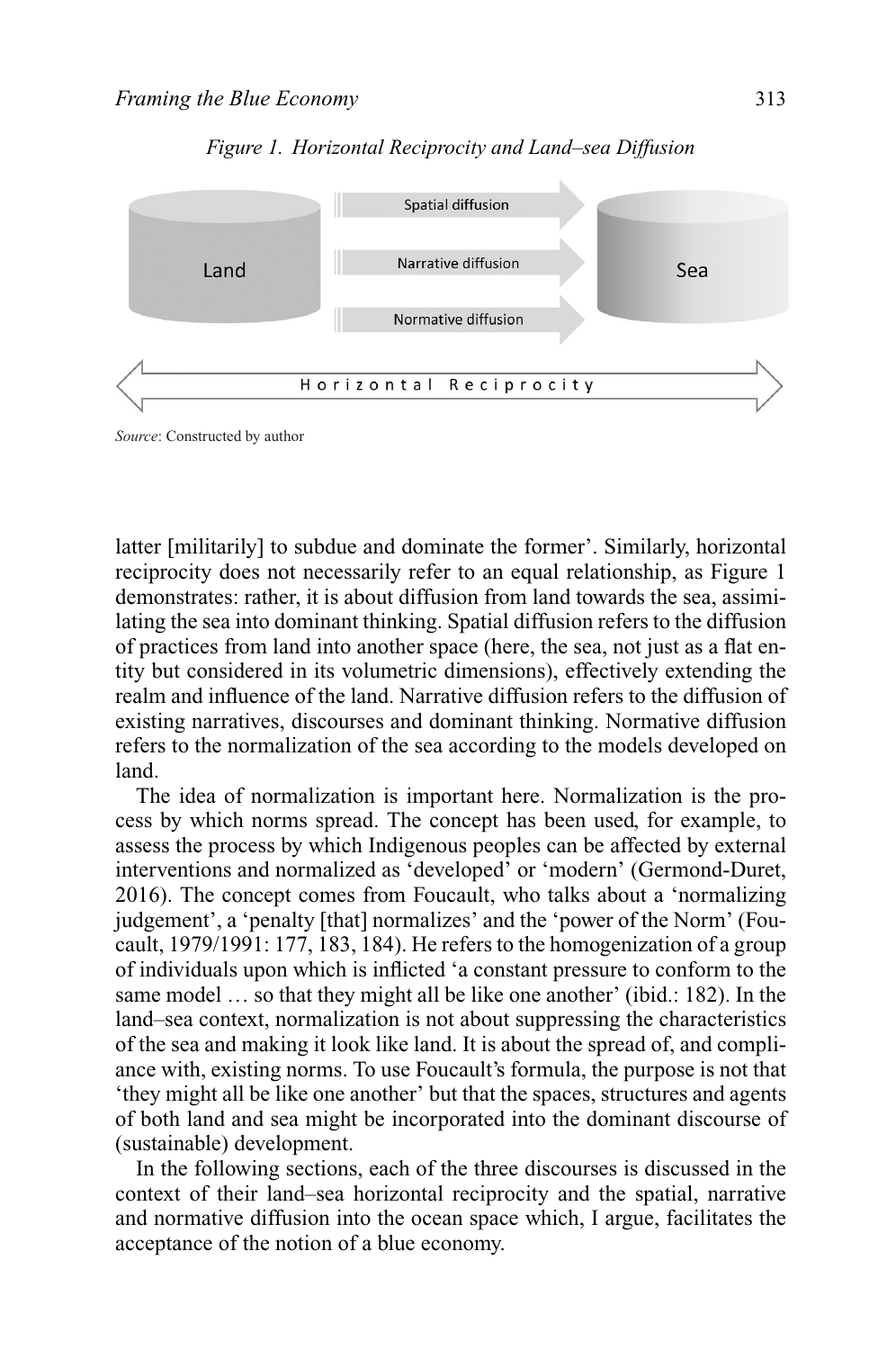#### **PLACELESSNESS OF THE SEA**

The sea has traditionally been considered a 'placeless void' (Steinberg, 2001), an 'empty' space outside of human and social experience (Germond and Germond-Duret, 2016). This representation has facilitated the economic use of the ocean and the concept of the blue economy. This can be understood in the context of the horizontal reciprocity between land and sea, as the perceived placelessness of the sea results from the transposition of, and comparison with, the characteristics of land.

The concept of place is central in human geography, although it is contested. Agnew (2015: 28) proposes that places are 'areas in which settings for the constitution of social relations are located and with which people can identify'. Since the 1970s, scholars in human geography have paid particular attention to 'place attachment' and 'sense of place' (Relph, 1976; Tuan, 1974, 1977) to account for the human experience and perception of place. The sea has traditionally been neglected by human geographers and social scientists in general, with studies of the sea mostly limited to issues of power, security, economics, transport and spatial planning. Cardwell and Thornton (2015: 161) argue that different disciplinary approaches to marine management frame 'distinct disciplinary imaginations of the ocean'. For example, scholars in economics frame the sea as 'flat, placeless, and mathematical, spatially equivalent across its extent', while it is a 'space of degradation and naturalness' for area-based conservationists, and 'an animated landscape inhabited by a community of beings' for anthropologists (ibid.). Despite the 'scholarly turn to the ocean' (Connery, 2006: 496), few studies have considered the sea as a place of human, social and political interactions. Within human geography, Jackson (1995: 88) argues that cultural geographers, 'predominantly Western, middle-class academics, bound by a European terrestrial bias, have accepted as *natural* the dominance of the land in understanding human interactions and relationships with environments'. Bear and Eden (2011: 487), highlighting the 'silence' of human geographers, associate oceans with 'lively spaces and spaces of movement'. In 2013, Bear addressed the 'lack of attention paid by cultural geographers to the sea' (Bear, 2013: 22), emphasizing the materiality of the sea, and employing the concept of assemblage to highlight the multiplicity of actants 'gathering and dispersing' across space and time (ibid.: 23). Observing the Pacific region and how islands and the ocean often combine in one territory, Gruby and Campbell (2013) recognize the link between ocean and identity. Analysing the expansion of shellfish aquaculture in British Columbia, Silver (2014: 115) describes how the Nuu-chah-nulth First Nations' 'identity and land–sea territoriality are intimately connected to harvesting, processing, trading, and consuming seafood, including shellfish'. Silver and Campbell (2018: 241) consider the 'blue frontier' as a 'space of sociocultural, environmental and/or economic potential'. There have thus been some recent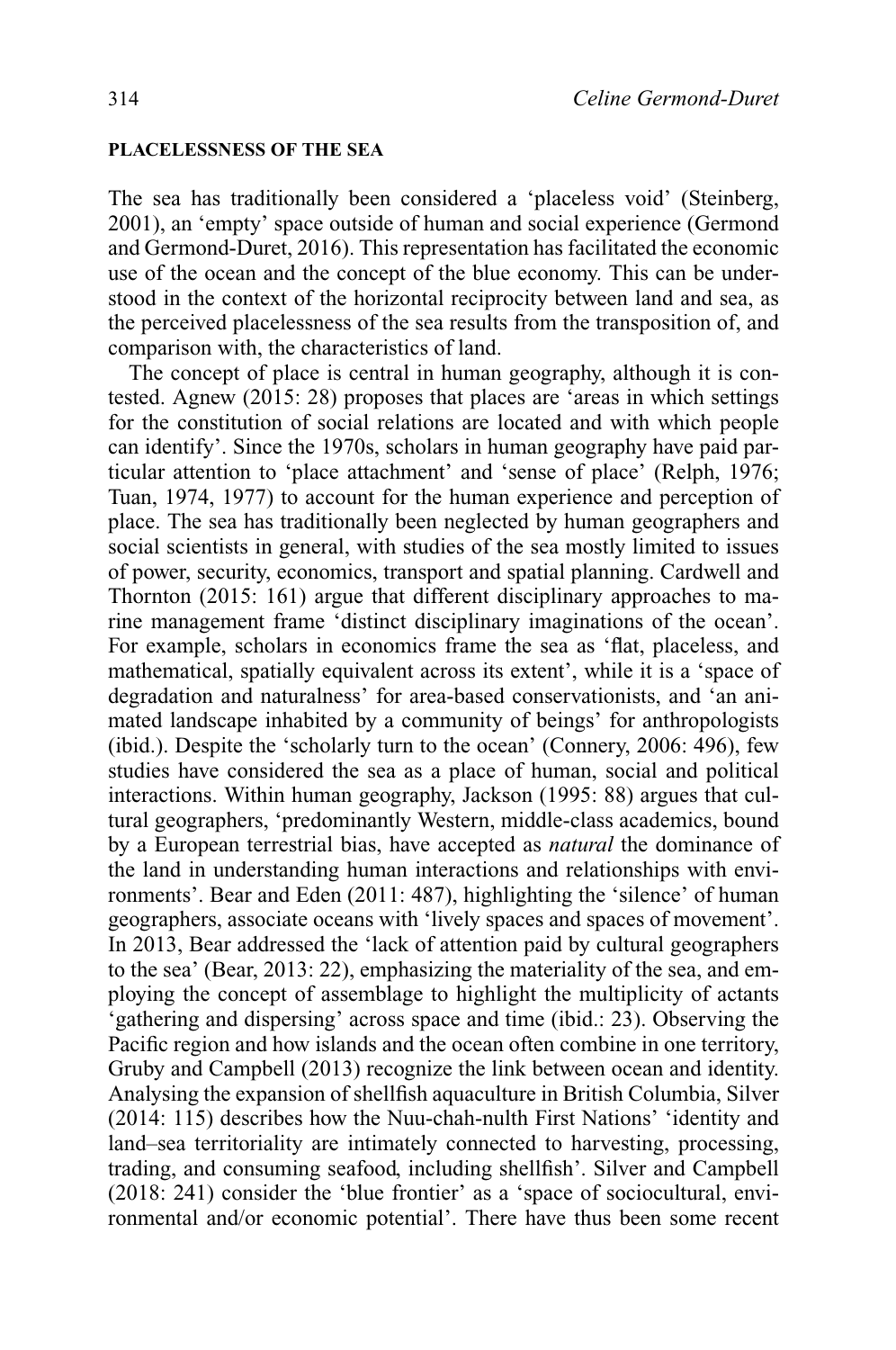attempts to investigate the social, political and cultural dimensions of the sea, but they remain the minority.

This general lack of interest can perhaps be explained as follows. From a physical/material perspective, the sea is uninhabitable and thus is rarely enacted or performed as a place, compared to the land. From a discursive perspective, the sea has traditionally been represented as placeless. These two material and discursive characteristics of the sea have in common a sense of 'empty space' rather than a sense of place. More than that, the sea has been assimilated to what has been defined as a placeless place (Relph, 1976) or a 'non-place' (Augé, 1992); like airports or motorway service stations. It is just a space of transit, with which it is hardly possible to develop connections and to which people do not get attached.

The meaning of emptiness has been selective and biased: dominant representations of the sea as empty mainly refer to people (i.e. the sea is uninhabitable) and not so much to resources. Moreover, this emptiness does not relate to volume, but merely to the surface of the sea. It is as if people are invisible, whereas resources are central, abundant and visible. In fact, as Satizabal and Batterbury (2018: 62) suggest, in the context of Colombia's Pacific Coast, 'the state has rendered … local epistemologies invisible, instead imagining space as static, bounded and "empty-yet-full"' (i.e. empty of people, yet full of resources). This is a recurrent feature of external interventions: local populations are either invisible, or ignored and bypassed. This is similar to some practices that impact Indigenous peoples on land; Indigenous peoples are often considered as remote or simply not there, so as to enable encroachment on their territories. Using Shields (1991) and his concept of place-myths, Davis (2005: 611) argues that 'multiple and contradictory place-myths can exist for the same place at the same time and … these myths can shift through time. … Power then dictates which version of place gets to be produced'. This means that different visions can exist or coexist, but one is produced as knowledge and becomes dominant. To represent the sea as an empty space proceeds from Western, terra-centric epistemologies and ontologies and is still dominant in discourses, although it has now been challenged by many academics. It is not just oceans that have been represented as empty, but some islands as well, as illustrated by Davis's (2005) discussion of Bikini Atoll in the Marshall Islands during the 1940s and 1950s. He demonstrates how the atoll was presented as 'deserted', despite the fact that people were living there, to enable the testing of nuclear weapons. Bikini Atoll was represented as a non-place, and in some instances as backward and unhealthy. Thus, it is not only oceans that have been represented as empty and placeless, but also entities within oceans. The practical and actual dominance of economics over other disciplines in relation to the global (sustainable) development agenda has in turn contributed to the perception of the sea as placeless. Through a placeless and economic prism, oceans are seen, above all, as providers of exploitable resources.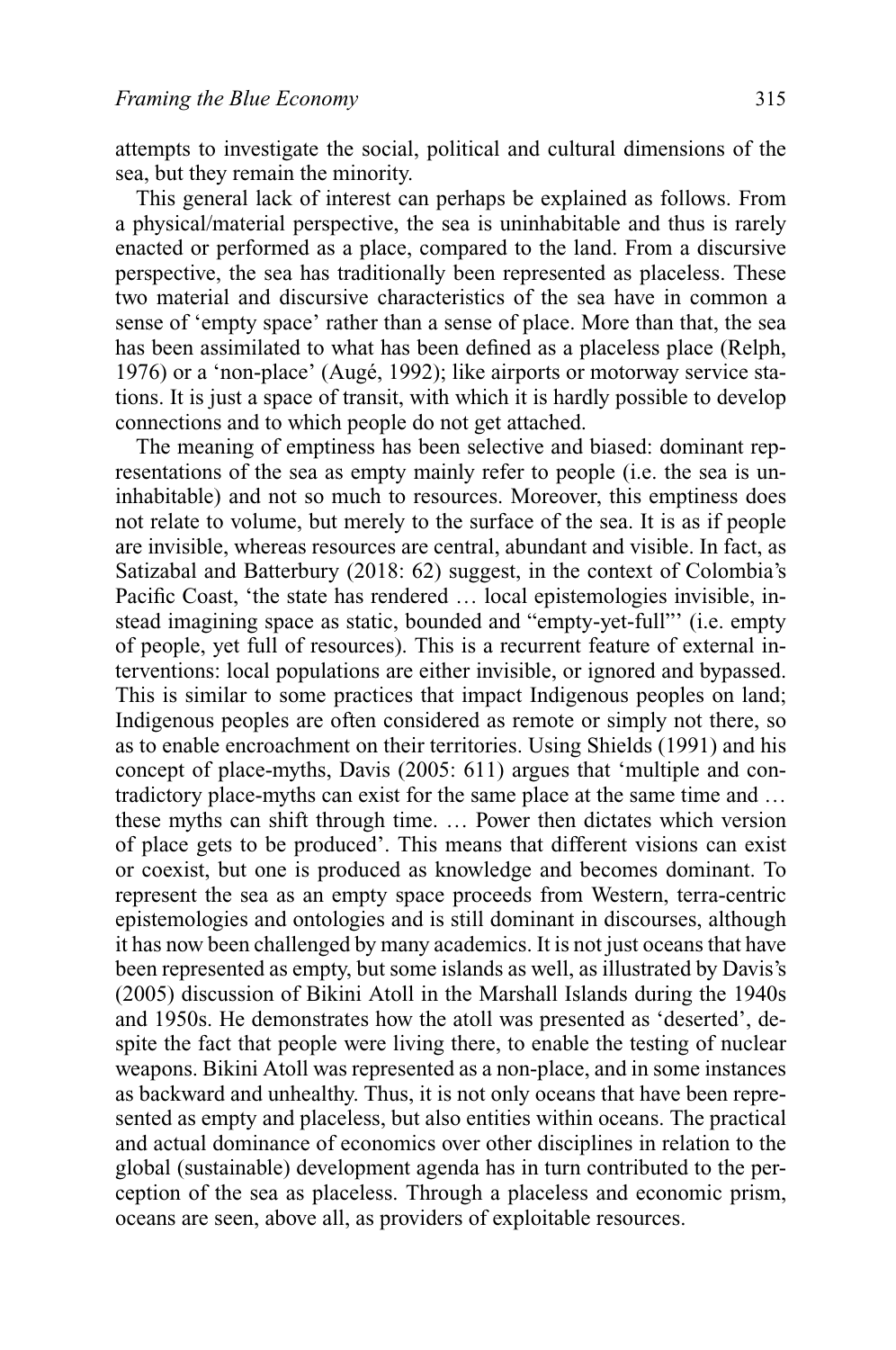It has certainly been in the interest of powerful actors to adopt the notion of *mare nullius* (nobody's sea) or an empty space. The idea of *mare nullius*, as well as the freedom of the sea principle and the dominant Western construction of sea space more generally, have been in opposition with traditional marine tenure and have been used to justify interventions. This has parallels with similar processes on land (although *mare nullius*is much more resistant to challenge than its land equivalent, *terra nullius*, as discussed by Mulrennan and Scott, 2000). On land, areas are defined as empty or wild and untouched, and people are categorized as backward, to enable interventions, be they for missionary purposes, development projects, exploitation of natural resources, or nature conservation. At sea, this representation has resulted in the free flow of goods and capital, the projection of power, and the normalization of these phenomena, via the concept of *mare liberum* (free sea) (Connery, 1994, 2006; Germond and Germond-Duret, 2016; Steinberg, 2001). According to Steinberg (1999: 417), the ocean is an empty void put at the service of both capitalism and militarism, while Connery (1994: 40) refers to the 'bourgeois idealization of sea power'.

In a similar way, representing the sea as placeless removes all barriers to the spread of the concept of economic growth to the maritime space. The ocean is normalized as an economic space, reproducing existing land-based models. No effective narrative has been deployed to counter that position. The blue economy fits with this representation as it encourages the (sustainable) exploitation and global stewardship of marine resources. Helmreich's concept of blue-green capital enables us to comprehend this ambiguity of marine biodiversity seen both as commodity, or biocapital, and yet in need of preservation. The concept combines 'the freedom of ocean space and speculative sky-high promise' with the 'belief in ecological sustainability as well as biological fecundity' (Helmreich, 2007: 289). In this sense, capitalism can be associated with a homogenizing and normalizing force, which enables the pursuit of a neoliberal agenda (albeit with a sustainable narrative) at sea, and which, according to Campling and Colas (2018: 790) '"flattens" the geophysical division between solid ground and fluid water'. This fits with a blue economy agenda aimed at further interventions in a domain characterized by limited regulation and extended freedom. Broad support for the blue economy builds on the way the sea has traditionally been represented. Nevertheless, this is a two-sided phenomenon as the recent emphasis on the blue economy has in turn contributed to an increase in studies across academic disciplines that focus on the sea and the maritime domain, and to debates on the placelessness/placefulness of oceans.

The concept of a placeless sea results from land-centric thinking. The concept and understanding of what defines a place is transposed from land to sea through processes of horizontal reciprocity and normative diffusion. The sea is compared to the land; land as a place is solid, dry and tangible and connects to people's identity, whereas the sea is liquid, wet and intangible, something to which people do not relate. Land is a point of reference, a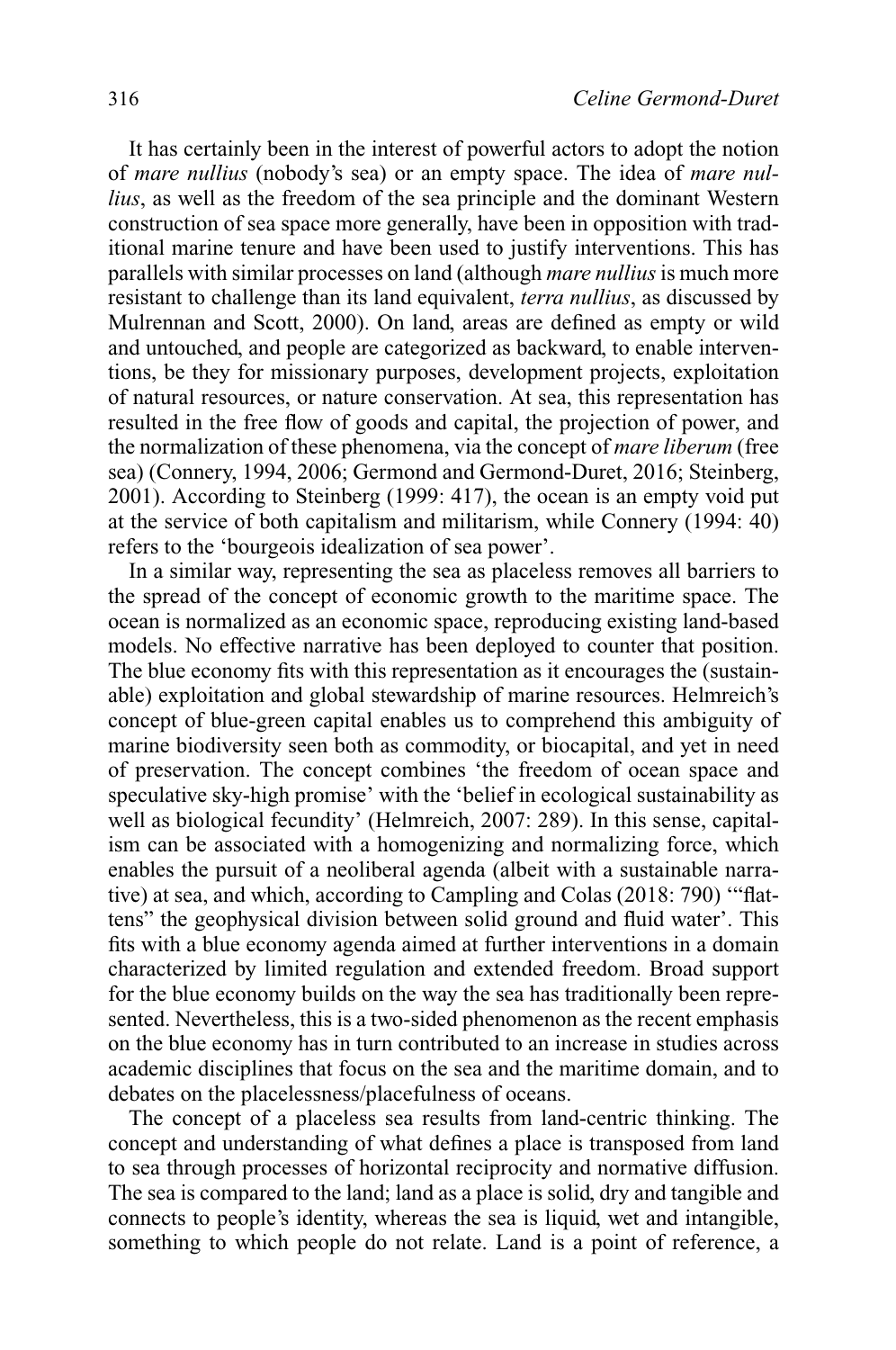known territory; when transposed, it results in the marine environment being considered placeless. As with any binary identity there is also an element of hierarchy (Germond-Duret, 2016): the sea is seen as being 'inferior' to the land because there is 'nothing' and 'nobody' there. Decisions are made on land, by land-based people. This construction of the sea as an empty space rather than a place of human and social relations has contributed to the normalization of the sea as an exploitable space open to development, most notably from an economic perspective, and has facilitated the acceptance of the blue economy agenda that opens up and extends possibilities. This narrative offers no grounds for objection to further interventions at sea.

#### **DEVELOPMENT DISCOURSE**

The second of the three discourses which have spread to the marine environment and facilitated the blue economy is development. The concept of development has been assessed, discussed, revised and expanded over the years to become more comprehensive and inclusive. However, despite these perceived changes, the development *discourse* has barely changed over time and has continued to promote economic growth and market expansion (Germond-Duret, 2011). Whether it is labelled 'economic', 'human', 'participatory', 'sustainable', 'green' etc., 'development' is ultimately open to external interventions aiming to exploit natural resources for the benefit of the economy. The blue economy has easily been integrated into this narrative as it aims to support 'sustainable growth in the marine and maritime sectors' (European Commission, 2020), providing another path towards development without challenging 'development' as a concept and practice.

The idea of a development discourse has been widely debated and criticized, with a prolific post-development literature (see, for example, Escobar, 1995; Esteva, 1992; Rist, 2008; Sachs, 1992; Sardar, 1999; as well as Nederveen Pieterse, 2000, for a response to post-development arguments). In an earlier publication (Germond-Duret, 2011), I highlighted four persistent myths within development discourse: 1) all societies tend towards development in a linear way (linearity); 2) development is essentially economic (economism); 3) tradition conflicts with development (anti-tradition); and 4) development is mostly achievable through a market economy and economic growth. Moreover, the implementation of development projects and interventions is facilitated by practices of opacity (lack of participation of local population) and technicality (preference for managerial over political approaches). In addition, development discourse has been associated with a normalization process, by which 'societies are encouraged or pressed to move from a state of abnormality to a state of normality — for example from underdevelopment to development or from tradition to modernity — through the application of the same development model (adjustment), the imposition of rules and self-discipline' (Germond-Duret, 2016: 1550).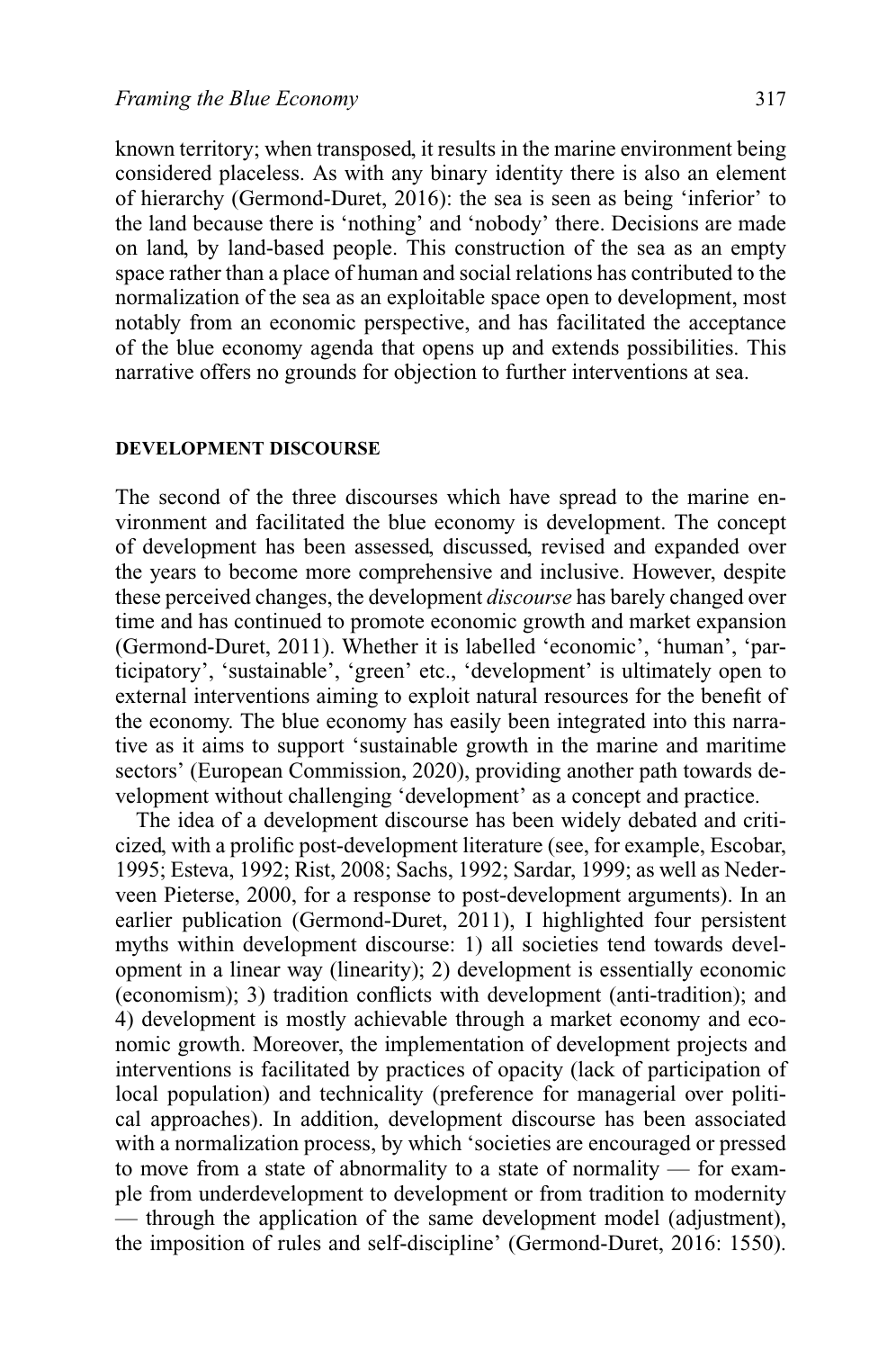Work on development, and criticisms of development, have observed processes occurring on land; development discourse and its resulting practices have spread over time to further territories and human societies, including isolated, traditional communities, through the imposition of norms (such as modernity and market economy). This narrative and normative diffusion has now spread to the marine environment.

The blue economy supports (sustainable) economic growth (and is sometimes referred to as 'blue growth'); it is above all an economic concept (as the name indicates), or an 'economic strategy' (Hadjimichael, 2018). As noted in the introduction, the term is defined by the World Bank as the 'sustainable use of ocean resources *for* economic growth, improved livelihood and jobs, and ocean ecosystem health' (emphasis added).<sup>9</sup> The UN Conference on Trade and Development defines the blue economy as '*economic* and *trade* activities that integrate the conservation and sustainable use and management of biodiversity, including maritime ecosystems, and genetic resources' (UNCTAD, 2014: 2, emphasis added). Although it is called the blue *economy* (and not blue *development*), it is still presented as a holistic initiative responding to economic, social and environmental concerns. It does not aim to replace national development plans, but rather to be integrated into them.

The blue economy has been endorsed by a wide range of actors, who refer to it as a component of their economic and development policy or development agenda. For example, Namibia's 5th National Development Plan includes the blue economy in its economic progression pillar (Republic of Namibia, 2017). Mauritius adopted an 'Ocean Economy Roadmap' in 2013, in which the 'ocean economy constitutes an important pillar to sustain development' (Government Information Service, 2013), while the Seychelles developed a Blue Economy Strategic Roadmap 'as a means of realising the nation's development potential through innovation and knowledge-led approaches' (Government of the Republic of Seychelles, 2018: viii). Since 2016, Kenya has established the State Department for Fisheries and the Blue Economy and launched the Kenya Marine Fisheries and Socio-economic Development Project, which prioritizes fisheries as a key issue for the blue economy. South Africa has launched Operation Phakisa, an initiative to facilitate the implementation of the national development plan. One of its components is an Ocean Economy Laboratory, which aims to unlock 'the economic potential of South Africa's oceans' (Government of South Africa, 2014). It is articulated around four areas: marine transport and manufacturing; offshore oil and gas exploration; aquaculture; and marine protection services and ocean governance. A report by the United Nations Economic Commission for Africa (UNECA, 2016: 5), entitled 'Africa's Blue Economy', associates water bodies with 'development spaces'. The document

<sup>9.</sup> See: [www.worldbank.org/en/news/infographic/2017/06/06/blue-economy](http://www.worldbank.org/en/news/infographic/2017/06/06/blue-economy) (accessed August 2018).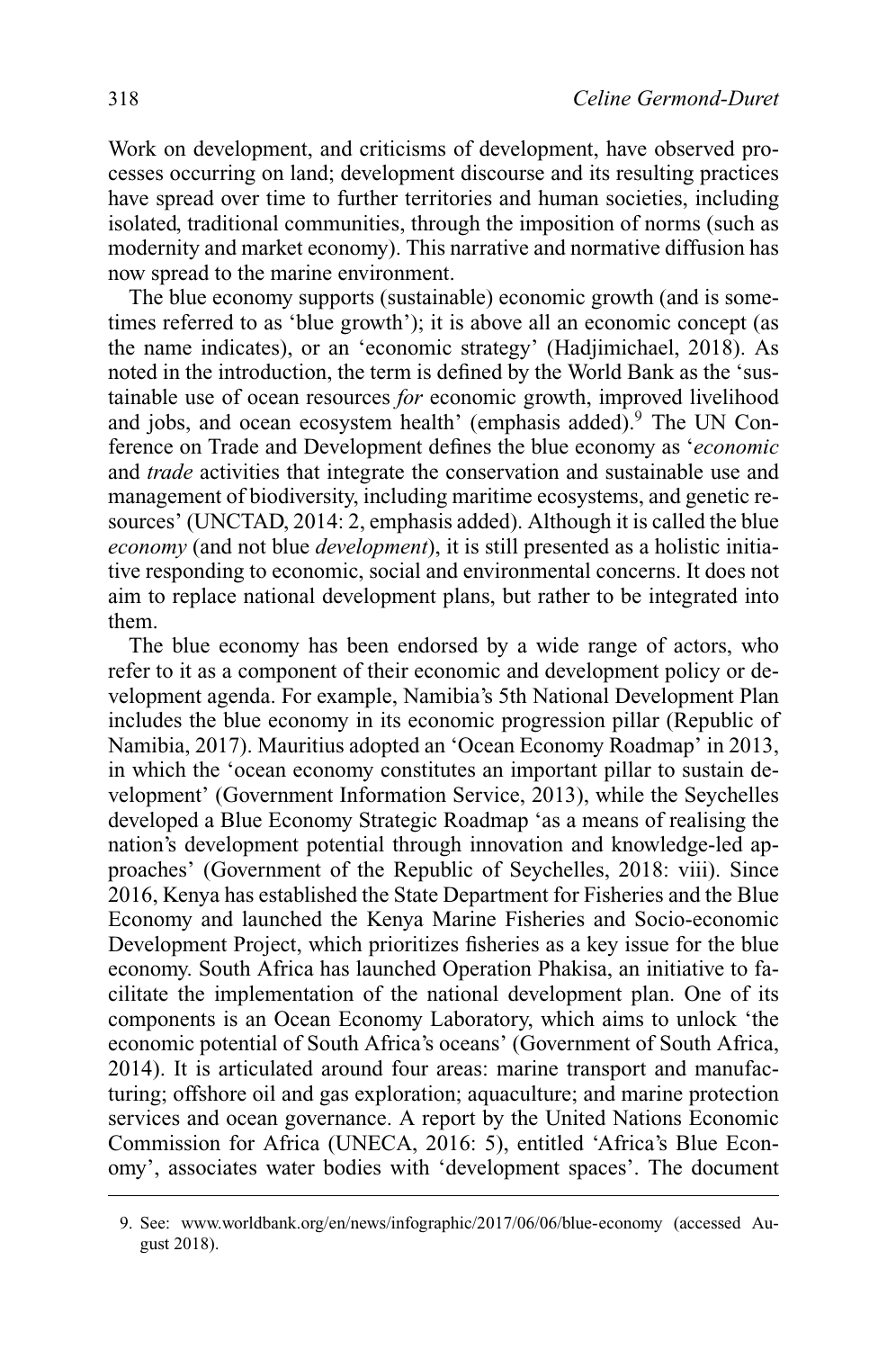discusses the 'need to modernize' and to undertake a 'structural transformation' (ibid.: xi). It states that the blue economy is more than just economic and makes references to sustainable development — although it also invites us to build on 'the experience with implementing Green Economy principles' (ibid.: xi) and calls for a 'bold new thinking' (ibid.: x), highlighting some confusion around the concept and its implementation.

Reading through these strategies, there is considerable optimism and confidence in the positive outcome of blue economy initiatives. As has been the case throughout the history of development, this new approach is presented as an evolution and extension of the development model; it is supposed to 'be better', or 'work better', without necessarily acknowledging the mistakes of the past or taking on board the lessons learned, such as the inefficiency of some development projects or strategies or their potential negative side effects. Choi (2017) implies that the blue economy is more than an economic project but discusses the political consequences of its implementation (the creation of governable spaces) rather than what it is intrinsically — that is, another path to 'development'. Voyer et al. (2018: 599) also foresee the political dimension of the blue economy as being 'a new governance tool … used to articulate appropriate use within the oceans'. Nevertheless, the concept is referred to as blue 'economy' and not blue 'governance'; its economic label prevails.

An important element to consider is the engagement of local populations. The opacity of some development interventions and decisions, and the lack of participation of local populations in development and conservation projects have been the subject of debate, recognizing the risk that people's involvement only serves to legitimize decisions already made (Cooke and Kothari, 2001; Craig and Potter, 1997; Germond-Duret, 2011; Mawdsley and Rigg, 2003). Similarly, for blue economy initiatives, Barbesgaard (2018) suggests that the people who are impacted are not adequately represented in governance fora or, if they are, that the process only serves to legitimize a neoliberal agenda. Burgeoning empirical research has found coastal communities who feel that their particular concerns are not taken into sufficient consideration, and who have not always welcomed the operationalization of the concept of the blue economy (e.g. Hadjimichael et al., 2014). For example, Operation Phakisa has been criticized for its lack of consultation and involvement of local people and stakeholders (AllAfrica, 2017), and uncertainty prevails as to the inclusion of and benefits to artisanal fishers and small businesses in projects in the Seychelles (Persaud, 2016). Given that 'people are largely absent from the imaginative geography of the high seas' (Gray, 2018: 268), the problem of opacity may be even more acute in the marine space, which is seen as empty and placeless.

Development discourse has been characterized as a managerial and technical concept, lacking a political dimension (Ferguson, 1990; Young, 2002). Burgess et al. (2018: 331) use similarly technical language to discuss their rules for a 'pragmatic blue growth', which they define as 'an ambitious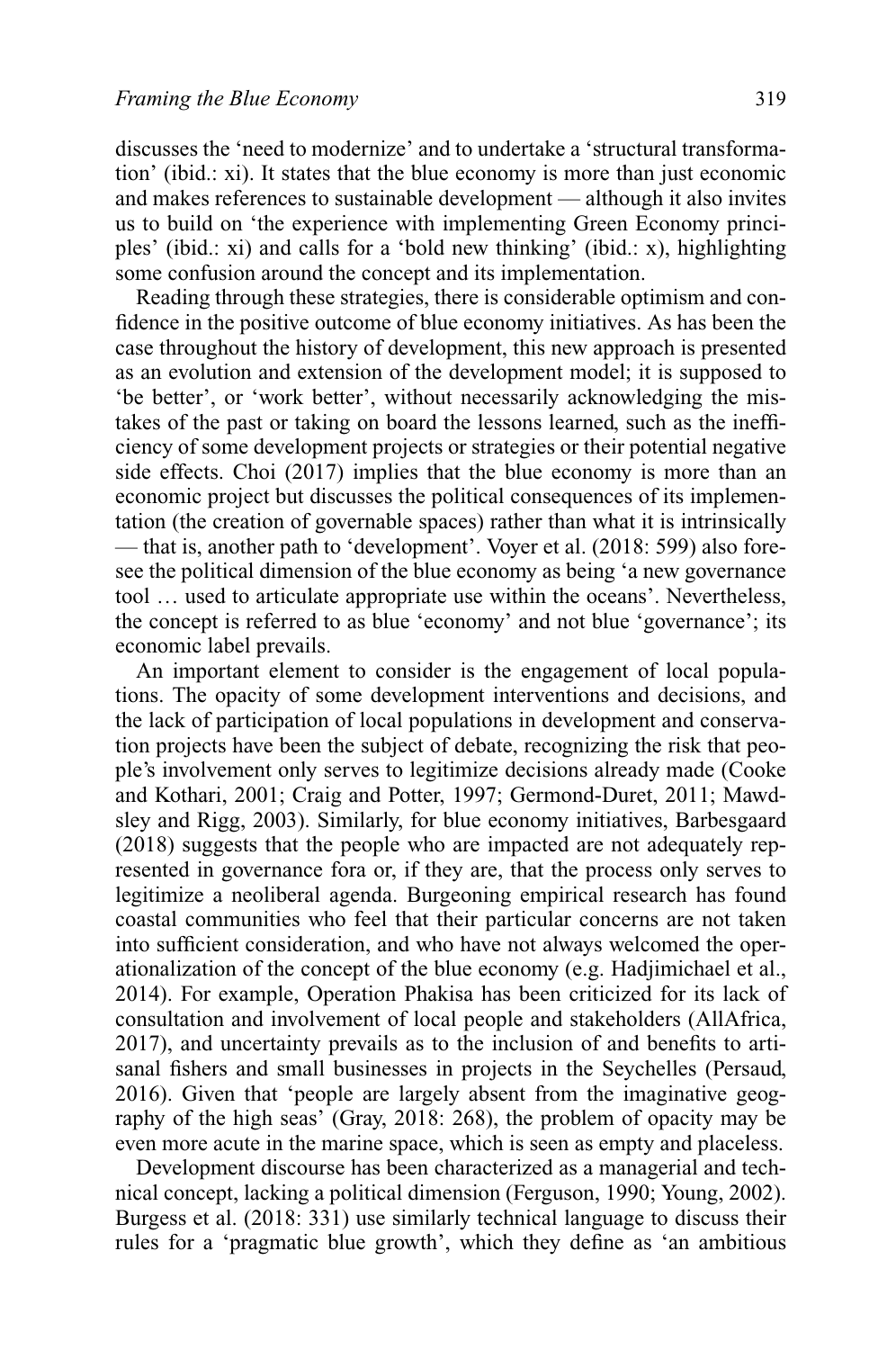framework for ocean management'. The first Africa Blue Economy Forum, in 2018.<sup>10</sup> offered a strong focus on job creation, investments, industrydriven solutions, the creation of networks and business opportunities — all technical aspects of development. While this approach is not universally endorsed, the use of a non-political and non-contentious narrative has facilitated the simplification, and consequently the adoption, of the notion of the blue economy. It has resulted in a certain conceptual vagueness, which, as with sustainable development, has paved the way for a wide range of interpretations. Development is associated with scientific progress; $11$  the current emphasis on 'ocean science' (illustrated by the UN proclaiming the 2020s the Decade of Ocean Science for Sustainable Development<sup>12</sup>) reinforces the focus on scientific and technical aspects. According to Boucquey et al. (2019: 485), 'this emerging regime is supported by new productions of ocean space informed by growing global practices of information-gathering, geocoding and synthesizing via networks of scientific and political actors'. There is a vast array of technical tools and other measures at the disposal of these recent developments, such as 'remote sensing, artificial intelligence, big data, machine learning, transparency, and new policies [to] minimize illegal fishing' (Lubchenco and Gaines, 2019: 911). It is also thanks to scientific and technological progress that oceans have become more visible and garnered more attention and interest, for example 'the power of satellite tracking data and three-dimensional visualizations of ocean ecosystems … [which put] a face on the high seas' (Gray, 2018: 268).

It was clear that the UN associated the blue economy with an extension of development discourse and practice when it said that the 'the Blue Economy conceptualizes oceans as "Development Spaces"' (UNCSD, 2012: 3). The discussion in this article further connects the blue economy with the economism, opacity and technicality that are characteristic of development. The crucial role played by Pacific SIDS in the inception of the concept seems to counter the argument that the blue economy has been inspired by Western thinking alone. Given the quick and wide endorsement of the idea, however, it can be argued that the concept has been Westernized and adapted to fit the Western liberal model. There may also be a desire to conform to the model, using the same language and narrative, in order to facilitate investment in the maritime economic sector and marine conservation. Barbesgaard (2018) goes further, suggesting that the promotion of blue growth is the result of an alliance between environmental NGOs, the private sector and international institutions, thus minimizing the initial input from SIDS. Winder

12. See:<https://en.unesco.org/ocean-decade>

<sup>10.</sup> The first Africa Blue Economy Forum was held in London on 7–8 June 2018, to coincide with Worlds Ocean Day. It brought together ocean leaders and experts to discuss the opportunities emerging from Africa's oceans.

<sup>11.</sup> Unsurprisingly, anti-development scholars oppose the hegemony of positivism and Enlightenment thinking.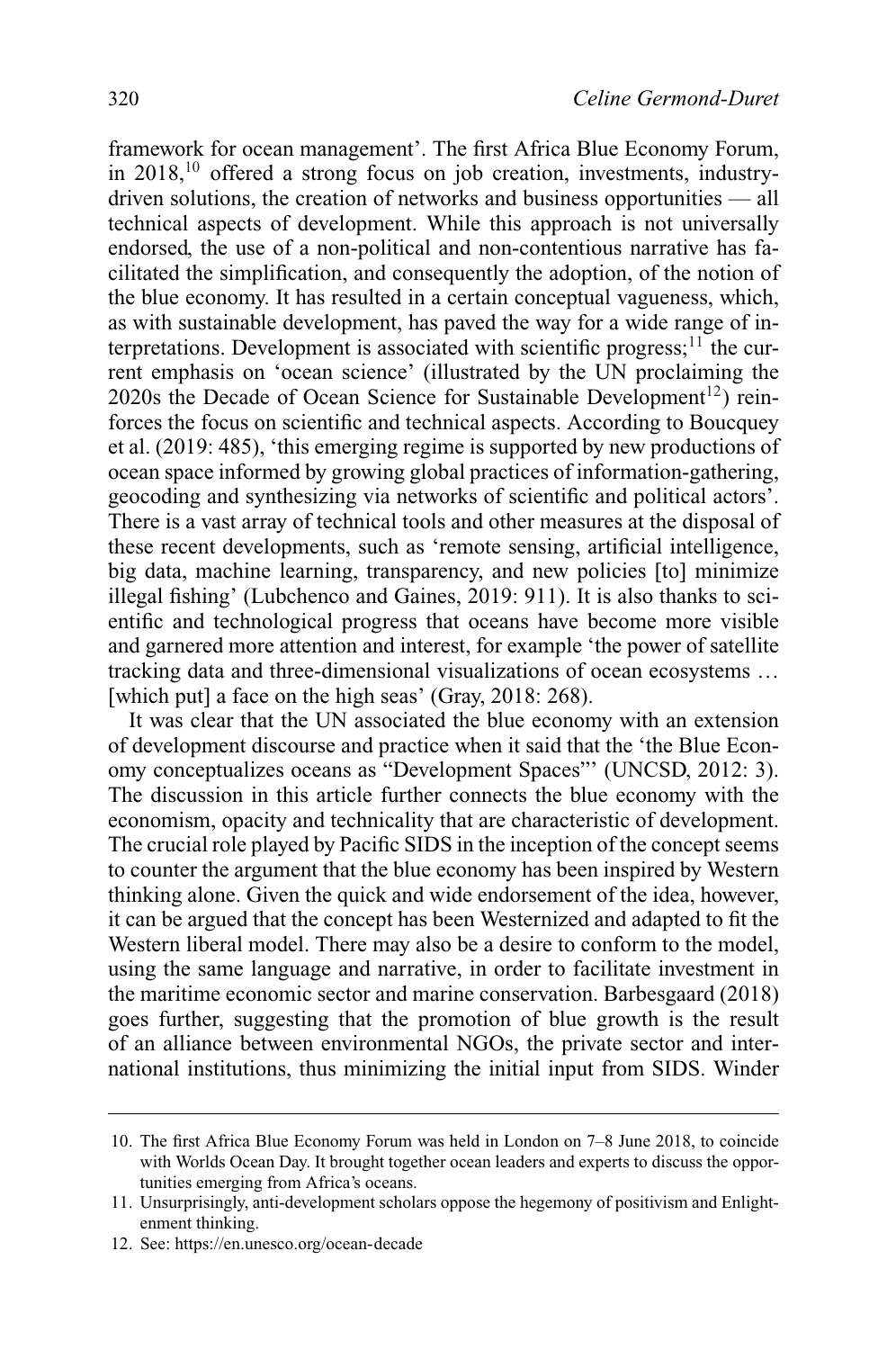and Le Heron (2017: 5) rightly describe blue economy discourses (plural) in terms of 'a rubric around which constellations of actors assemble for diverse purposes and in specific contexts'. Lewis's (2019) analysis of New Zealand highlights the presence of six different economies, which all integrate and respond to the blue economy agenda, resulting in various blue economy initiatives, from techno-scientific innovations to Maori community economy projects.<sup>13</sup> The blue economy is referred to as 'a discursive project that seeks to assemble diverse economic activities taking place in coastal and ocean seascapes. Accounting for it in these terms is simply a question of aggregating similarly narrow understandings of actualized economies at the sectoral or regional scale' (ibid.: 98). In other words, the blue economy can encompass a diversity of approaches and bypass the 'alternative– mainstream' divide.

In sum, the blue economy has extended development discourse to include the sea. Horizontal reciprocity operates by diffusing development thinking into the ocean space (spatial, narrative and normative diffusion). Because this diffusion of the development discourse has occurred without any critical reflection on development processes on land (issues such as opacity and technicality), one might wonder if and how the implementation of the blue economy will differ from development practices on land, and to what extent it will support the sustainable development of oceans and not just their sustained exploitation.

#### **SUSTAINABILITY DISCOURSE**

The development discourse cannot be disassociated from the sustainability (sub-)discourse. The urgent need to address environmental issues and to work towards a sustainable society have been recognized by most actors, although a wide range of views and understandings of sustainability, from 'weak' to 'strong' and from anthropocentric to eco-centric (Hector et al., 2014), have resulted in different practices.

Reflection on environmental protection goes hand-in-hand with reflection on economic development, as illustrated by the 1972 Club of Rome's *Limits to Growth* (Meadows et al., 1972), one of the first attempts to explain this relationship, and the Brundtland report (World Commission on Environment and Development, 1987), in which economic growth sits at the centre of the discussion on sustainable development.<sup>14</sup> Several studies have attempted to classify institutions according to their concerns for

<sup>13.</sup> The six economies envisaged by Lewis (2019) are grouped into two broad categories: nonor partially capitalist (including Maori and community economies) and capitalist (including ¯ commodity, techno-science, foundational and distinctiveness economies).

<sup>14.</sup> Although these two publications adopt opposing positions. For a detailed history of sustainable development, see Adams (2009).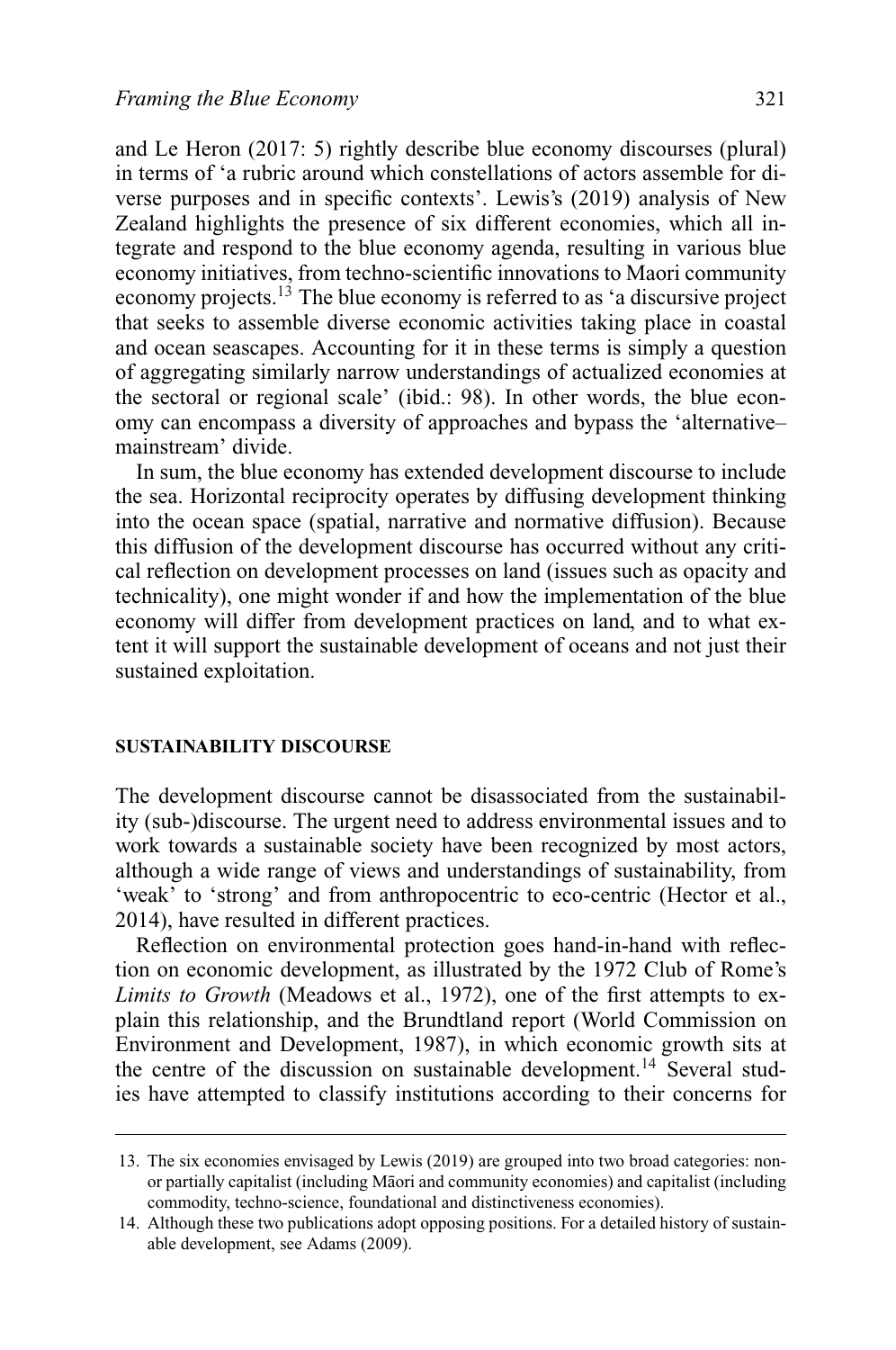environmental and economic issues. Brekke (1997) stresses the idea of weak versus strong sustainability, the equivalent of Burgenmeier's (1994) distinction between proponents of the economy of the environment versus proponents of ecological economics. The first analyses environmental issues through the prism of economics (economic rationality, cost-benefit analysis, and emphasis on economic growth as the best tool to tackle environmental problems), while the second believes that economic activities need to be constrained by environmental limits. Adding a social dimension to the analysis, Alcock (2008) establishes a typology of environmental NGOs according to their focus on ecological sustainability, economic efficiency, or distributive equity. Dryzek (2005) identifies four main environmental discourses (problem solving, sustainability, survivalism and green radicalism) but does not directly relate them to the global economic system. One could also argue that the problem-solving discourse is located within a broader sustainability discourse, as its agents claim to adhere to sustainable development principles. The blue economy is a good example of a concept that is associated with sustainability and is focused on problem-solving considerations (see, for example, Ehlers, 2016).

The most comprehensive and detailed classification of sustainability visions is that established by Hopwood et al. (2005). They draw on O'Riordan's (1989) categorization, ranging from strong eco-centric to strong technocentric views, and classify actors according to what they see as the necessary changes in the society's political and economic structures: retaining the status quo, a reform of the system, or a transformation of the system. While a simplification, this classification shows that the view shared by the most important and influential international actors (such as the European Union, the Organization for Economic Cooperation and Development, the World Bank and the World Business Council for Sustainable Development) are in favour of a status quo and that their conception of sustainable development is not based on strong environmental and social concerns. In 2009, Adams wrote that 'the "greening" of development calls for a quite fundamental reassessment of the concept of development itself' (Adams, 2009: xvii). While the reflection on green development resulted from the need to rethink and reform development and economic growth, the 'blueing' of the economy did not proceed from a critique of development, but rather from an extension of green economy considerations into the ocean space.

Recent interest in the sea has centred around two main visions: oceans as the providers of natural resources and economic opportunities, and oceans as threatened by environmental degradations. Voyer et al. (2018: 596) note the 'inherent conflicts' between these two views, and argue that the concept of the blue economy 'attempts to embrace the opportunities associated with the ocean, while recognizing, accounting for and, in some cases, addressing its threats'. The contradiction here is clear, especially given that the threats posed to the marine environment often result from natural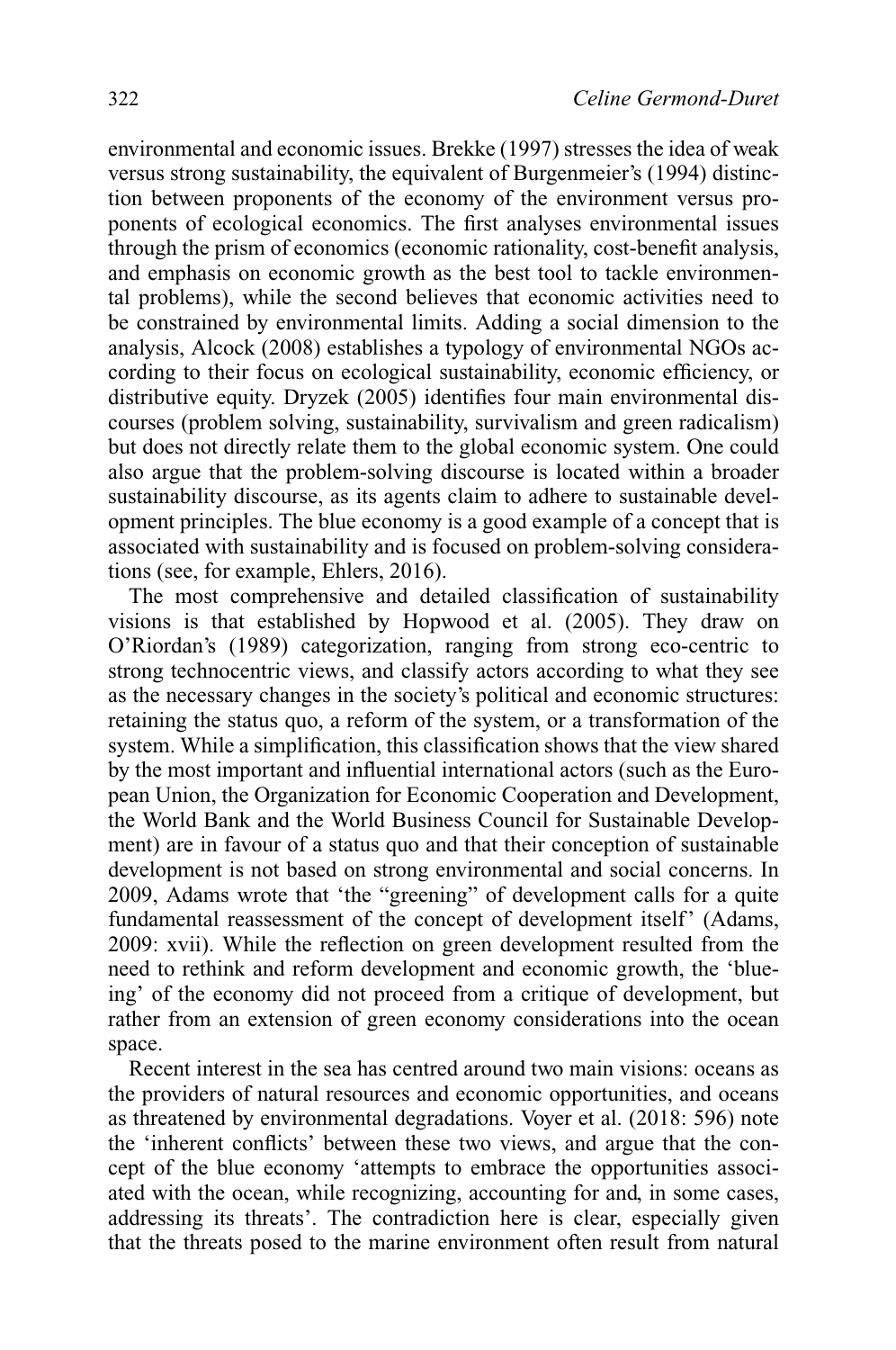resources exploitation associated with the pursuit of economic benefits. As with any discussion concerning sustainability, the question is how to reconcile the two dimensions and how to achieve an equilibrium between them — if indeed that is feasible and desirable. Different approaches to sustainable development result in different approaches to the sea: it may be seen as needing protection, as a host of ecosystem services, as a commodity, or as a provider of resources to be exploited in a (sustainable) way (Germond and Germond-Duret, 2017). Once again, the social dimension of sustainable development is neglected (Germond-Duret, 2014).

The notion of the blue economy can be moulded to fit these different approaches; as a concept, it can be interpreted and applied in different ways, emphasizing either the environmental protection and stewardship dimensions, or the opportunities for exploitation (with a risk of ocean privatization and ocean grabbing). Within O'Riordan's (1989) classifications, mentioned above, the blue economy has been endorsed by non-radical reformists and proponents of the status quo. It has been widely accepted precisely because it does not challenge existing narratives, in the same way that the green economy avoided 'a negative and disempowering pro-growth/anti-growth binary' and 'direct conflict with the existing hegemonic growth discourse' (Ferguson, 2015: 29).

For example, UNECA's *Africa's Blue Economy* makes direct references to sustainable development in Africa. It invites us to 'change the paradigms' but does not expand on what innovative approaches and solutions could be proposed as alternatives. While the report recognizes the need to move away from top-down policies and the limitations of a development model solely centred on economic growth, its vision is very much inspired by the dominant thinking on sustainability and development. Progress is still understood in economic terms: it is 'important to measure real economic progress as part of a Blue Economy strategy' (UNECA, 2016: 20), and alternative measuring tools focus on ecosystem services and their valuation. Existing economic structures are not challenged, with the implication that sustainable solutions can be found from within the system. For example, the report argues that: 'Globalization of finance, investment, and pursuit of high return opportunities in the Blue Economy, if coupled with proper investment policies and frameworks, offers an opportunity to attract global capital in key resource sectors to accelerate development' (ibid.: 18).

The diffusion of sustainable development into the marine environment is best illustrated by the inclusion of a Sustainable Development Goal (SDG) on oceans and marine resources, with SDG 14 aiming to conserve and sustainably use the oceans, seas and marine resources for sustainable development. The blue economy is located at the intersection between these ecological concerns and liberal economic objectives. The World Bank's 2017 report 'The Potential of the Blue Economy' details how it can contribute to SDG 14.7, which aims to 'increase the economic benefits to SIDS and LDCs [least developed countries] from the sustainable use of marine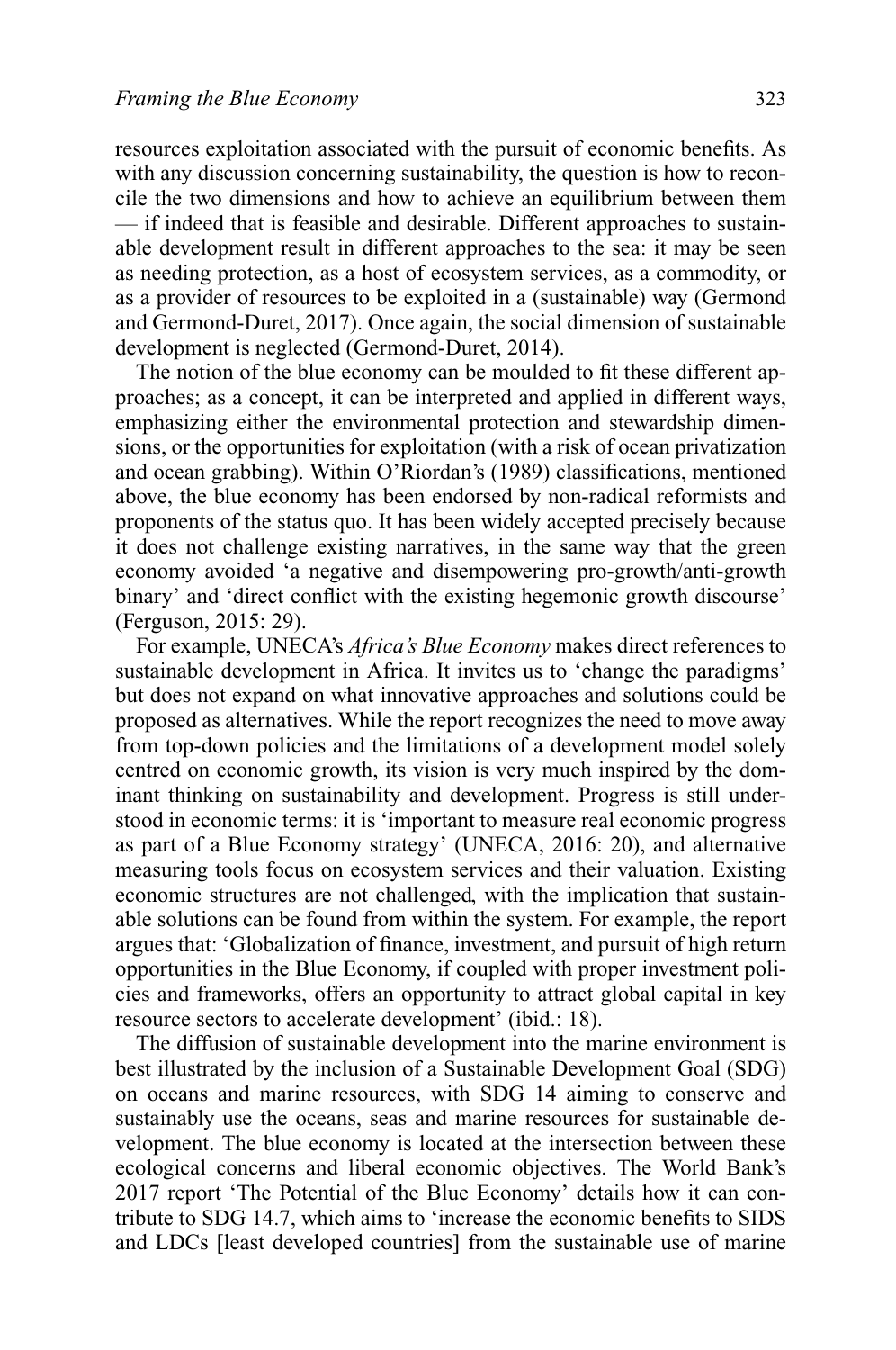resources'. It also highlights how this target is instrumental to reaching many of the other targets related to SDG 14 (World Bank, 2017). UNCTAD's Special Adviser for the Blue Economy recently declared that the blue economy has the potential to support not just SDG 14 'but also the Global Goals on poverty, hunger, jobs, gender equality, partnerships, resilient communities, and climate change' (Bertarelli, 2020). Similarly, UNECA claims that the blue economy is not only linked to SDG 14, but to 'the majority of the SDGs in a variety of ways' (UNECA, 2016: 9). It could, for examine, contribute to SDG 8 through 'job creation', to SDG 16 through the 'promotion of continental peace and security', and to SDG 12 through the 'promotion of more equitable trade of goods and services' (ibid.). Singh et al.'s (2018) assessment of the SDGs supports this conclusion, positing that all the goals are related to SDG 14, and that achieving the targets related to the oceans would positively benefit sustainable development in other sectors. These examples illustrate the interpenetration of the blue economy and the SDGs, and show how sustainability ideals have been normalized into the marine environment.

Despite this interpenetration, however, the blue economy and the SDGs do not serve the same purpose. The blue economy spreads to the marine space as part of the sustainability discourse, reflecting a rather weak (but dominant) vision, as it is first and foremost an economic concept, which takes environmental aspects into consideration. The SDGs, and SDG 14 specifically, serve as guiding principles. Any activity at sea (whether labelled blue economy or not) must now follow these principles and be guided by this overarching aim, either by directly contributing to it, or at least by not impeding progress towards it. Lee et al. (2020) recognize this tension between environmental needs and industrial goals (such as carbon emission reduction versus energy provision) and see the SDGs as a way to resolve this conflict between opportunities and threats. The contradictions and incompatibilities of certain goals are not unique to the SDGs and were already highlighted by Rist (2008) in the context of the Millennium Development Goals (MDGs); one example is the decline in poverty at the price of increased pollution and growing inequalities. Lee et al. (2020: 2) also acknowledge that 'the identification of the scope and boundaries of the blue economy in line with the UN's SDGs is vague, even challenging', as is the identification of key stakeholders and their interests.

In sum, there are indications that the blue economy may not proceed from a strong sustainability vision. Rather, it is a problem-solving concept which does not challenge the present model of sustainable development, which itself fails to challenge the dominant discourse of development. As the name indicates, it is an economic concept, not an ecological one, focusing on economic development within the maritime domain (Winder and Le Heron, 2017) — a natural system with its own specificities. Thus, although the narrative has an ecological component which relates to the sea, it is not informed by a critical assessment of previous ecological practices conducted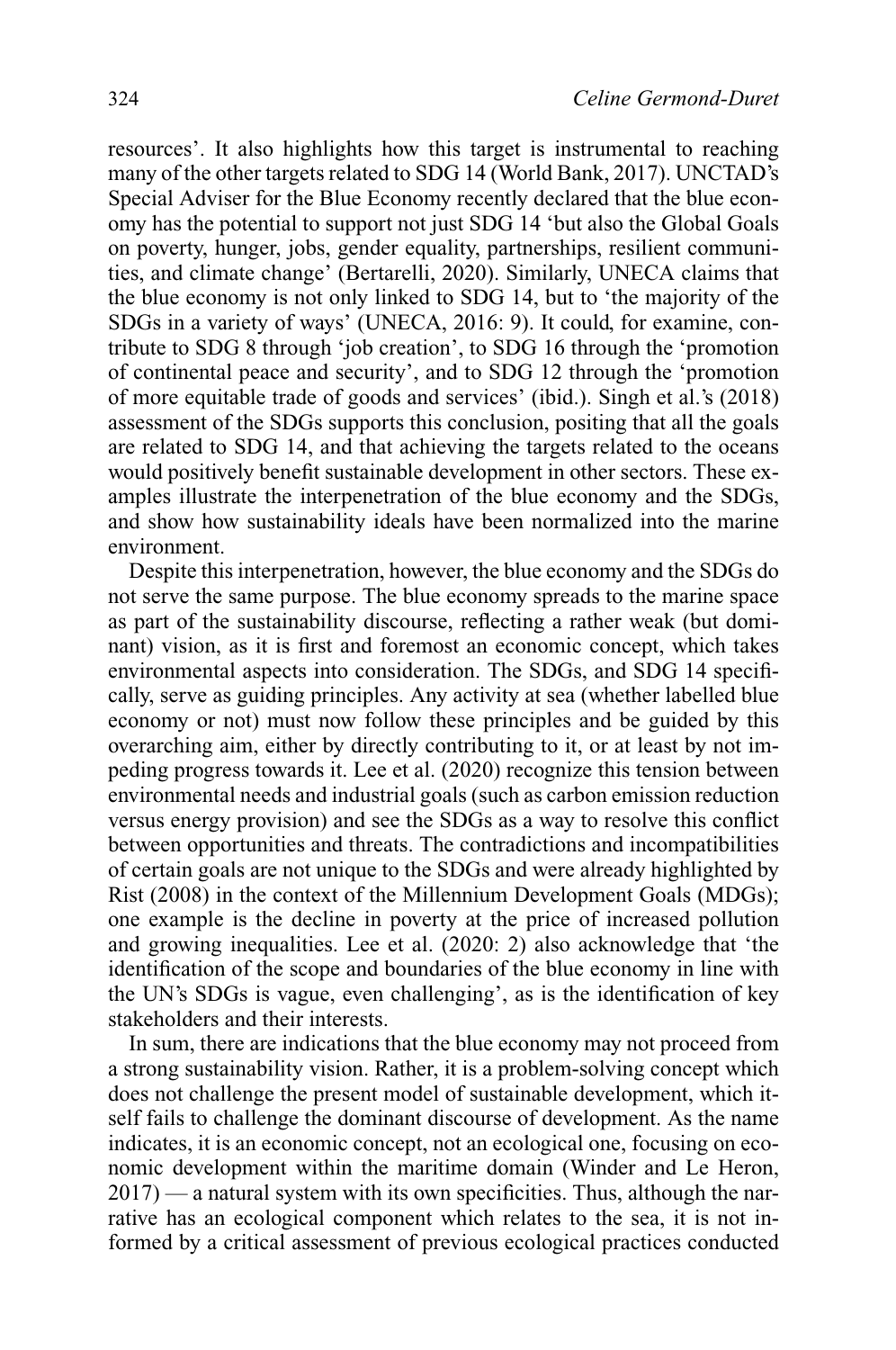on land. In other words, the dominant sustainable development narrative and practice have spread to the sea via the blue economy through horizontal reciprocity; normalization of the concept is facilitated by the sustainability component, which 'justifies' the implementation of the blue economy at sea, in ways which echo the practices of sustainable development on land.

#### **PRACTICAL IMPLICATIONS AND CHALLENGES**

The above discussion shows that the wide support and endorsement achieved by the blue economy can be explained through land–sea horizontal reciprocity and the normalization and diffusion of three existing discourses: the placelessness of the sea, development and sustainability. The practical implications and challenges resulting from these discourses include further control of, and interventions within, the maritime domain, whether for resource exploitation, marine environmental protection, or territorialization, management and planning. According to Choi (2017: 38), the blue economy creates 'new spatial rationalities, which fundamentally change how we perceive sea space and dispose things and relations in that space'. It is a dual dynamic: the perception of the sea facilitates the blue economy while the blue economy requires and justifies governance of the maritime space. It creates new economic and political possibilities and results in further knowledge creation and interventions. The development discourse normalizes economic interventions at sea, control of and power over the maritime space, and market-based marine management practices; the sustainability discourse normalizes environmental interventions at sea, control, territorialization and striation of the maritime space (for instance, via conservation projects). The perceived placelessness of the sea renders all of the above actions more possible and acceptable since the sea is represented as 'belonging to nobody', in terms of identity, but to economic actors, in terms of exploitable resources.

Of course, there is no single vision of *a* blue economy, and different interpretations and practices coexist. However, there are commonalities between the different perspectives. Voyer et al. (2018) highlight three: commodification (the neoliberalization of nature, with economic valuation given increased importance); delimitation (including the use of marine spatial planning); and securitization (with maritime security providing a safe environment to achieve the blue economy). One can argue that these three common elements are facilitated by the persistence and dominance of narratives surrounding development, sustainability and placeness of the sea. A practice of territorialization emerges from the interpenetration between these three discourses and the blue economy.

As discussed elsewhere, there is an ongoing territorialization of the sea (Germond and Germond-Duret, 2016; Roszko, 2015; Suárez-de Vivero and Rodríguez Mateos, 2014). The blue economy contributes to this trend, since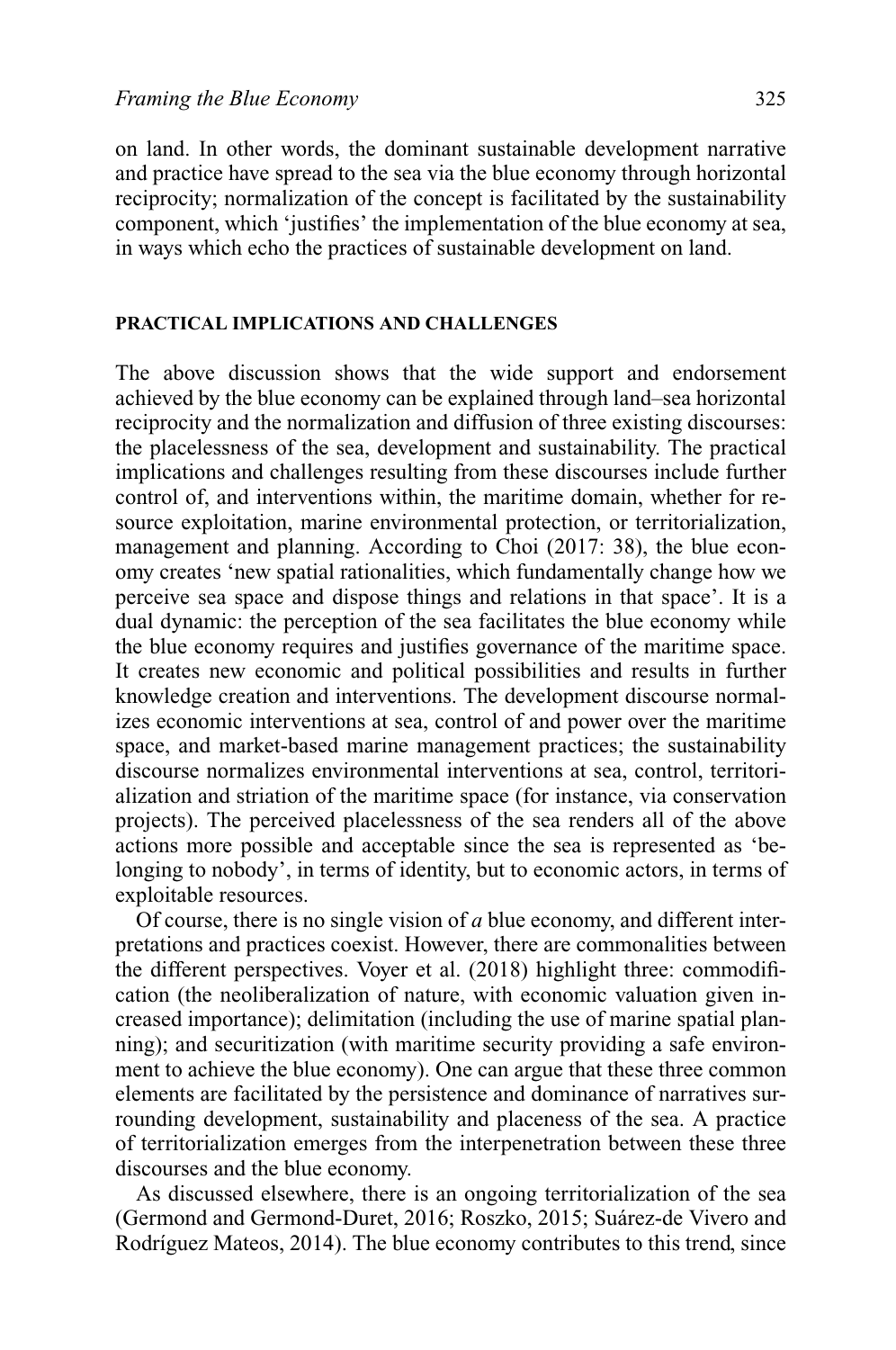it reinforces the perception of the sea as a space that needs to be organized, managed, administered and controlled. Marine management maps reimagine the sea as a grid, divided into various zones and areas depending on the activities of users — defence, drilling, fishing, protected areas, recreation, sea lines of communications (SLOCs), etc. These representations are reinforced by the concomitant use of legal maps showing the division of the sea into different jurisdictions, such as exclusive economic zones and territorial waters.

The blue economy presents the sea as a complex space requiring coordination between various stakeholders, including environmental NGOs, fishing industries, public authorities, scientists and shipping companies. But despite this all-encompassing approach, ocean governance under the blue economy label tends to adopt a rather technical vision of the sea which contributes to the ongoing process of its territorialization. Zoning practices are also informed by security considerations (e.g. Ryan, 2015), since investors demand a secure and safe environment. For example, in South Africa the blue economy narrative has been used to justify the country's claim to extend its continental shelf, leading to an increase in the size of its territory, and the potential creation of a 10th province. This territorialization would result in further exploration and exploitation of marine resources (van Wyk, 2015). Boucquey et al. (2019: 485) discuss a '"third phase" of ocean enclosures [that] has involved an unprecedented intensity of map-making that supports an emerging regime of ocean governance decisions where resources and their utilization are geocoded, multiple and disparate marine uses are weighed against each other, spatial trade-offs are made, and exclusive rights to areas and resources are established'. The governance, territorialization and ocean science facilitating these processes are all interlinked and result in a techno-managerial approach towards oceans, which demands sustained and critical attention (Campbell et al., 2016). More broadly and fundamentally, scientific and technical approaches to the oceans have contributed to the production of a certain type of knowledge about the ocean space (Gray, 2018), neglecting its social and placeful dimensions.

It is worth noting that beyond the process of territorialization, a broader process of terrestrialization is taking place. The idea of terrestrialization has not been used in the context of land–sea horizontal reciprocity, nor more generally in social sciences. The term is commonly used to refer to species evolving from an aquatic milieu to a terrestrial one, a form of land colonization, through the adaptation of species to life on land. Hence this is a sea-towards-land dynamic. Here, in contrast, terrestrialization refers to the normalization of terrestrial narratives, policies and practices to the sea.

The processes of territorialization and terrestrialization are linked to the 'creation of governable spaces' as highlighted by Choi (2017: 37), which is as 'potentially dangerous as governmentality' (ibid.: 38). Inspired by Choi (2017), Steinberg and Kristoffersen (2018) investigate the implementation of the blue economy in the Arctic region through Norway's ocean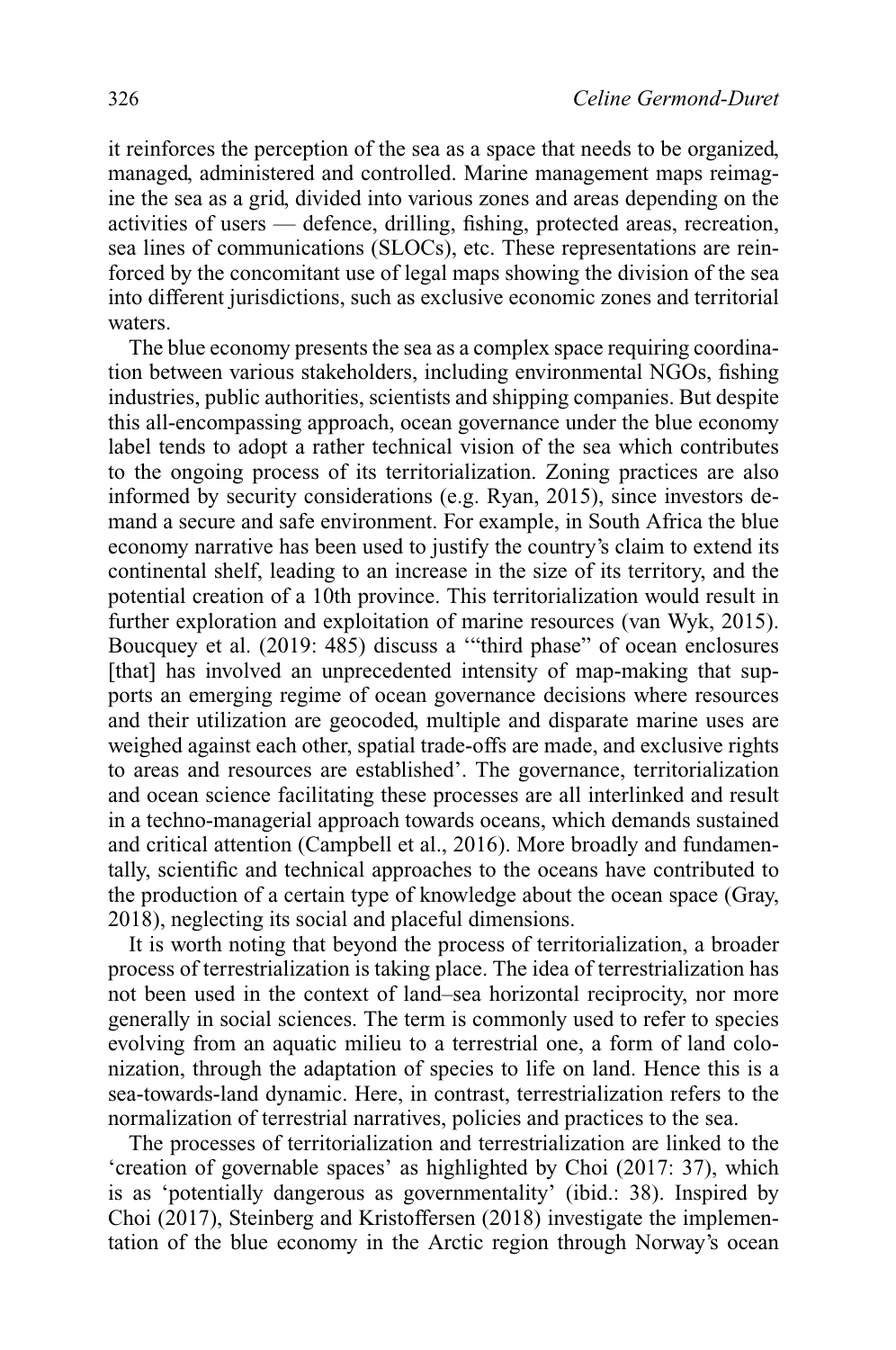management policy, concluding that it is a means for legitimizing, maintaining and extending state power. In their words, 'efforts to sustain the seas may be rooted in efforts to sustain the state' (ibid.: 147). Beyond governance of the ocean space, a marine governmentality operates in the context of the sea. Following Foucault, this is not a process imposed by force, but one that occurs through disciplinary power. However, the biopower at play (which aims at developing and sustaining the sea) does not act solely through knowledge and ideas but combines with the dynamics taking place at the production level. For instance, territorialization is also associated with the movement of capital at sea, as discussed by Steinberg (2001: 165) who refers to spatial ideology at the service of capital, and by Connery (1994: 40) who uses the term 'bourgeois idealization of sea power'. Campling and Colas (2018) propose the term 'terraqueous territoriality' to refer to a capital accumulation strategy transcending the land–sea binary. For them, capital accumulation 'seeks to territorialize the sea through forms of sovereignty and modes of appropriation drawn from experiences on land' (ibid.: 776). For instance, they consider the exclusive economic zone to be 'emblematic of terraqueous territoriality' as 'it incorporates sovereignty (exclusive), appropriation (economic) and territory (zone) in its very title' (ibid.: 780). In 2004, Mansfield argued that neoliberalism was becoming a dominant mode of ocean governance, centred around privatization and markets. She also claimed that the state was playing an instrumental role in neoliberal regulation, for instance by creating and maintaining property rights. The blue economy has both responded and contributed to the spatial (and territorial) extension of neoliberalism and state control. Appropriation, control and management cannot be disassociated from the concept of territory (Elden, 2010; Steinberg, 2009) and territorial expansion cannot be disassociated from exploitation. In the same way that the green economy can result in green grabbing, the blue economy can result in blue grabbing — the appropriation of marine resources and coastal lands, by either private or public actors (Bennett et al., 2015). Barbesgaard's (2018) analysis of 'ocean grabbing' highlights the prominent role given to market-based mechanisms and to the private control of natural resources. Debates and concerns over the commodification of nature now extend into the marine domain.

#### **CONCLUSION**

This article has used the concepts of horizontal reciprocity and normalization to critically assess the blue economy and locate its relationship to processes occurring on land. The three discourses discussed (placelessness, development and sustainability) have spread spatially, narratively and normatively to the oceans, and can be examined in isolation or in combination to understand the dynamics at play. They have naturalized the notion of the blue economy, leading to its wide acceptance and endorsement. The article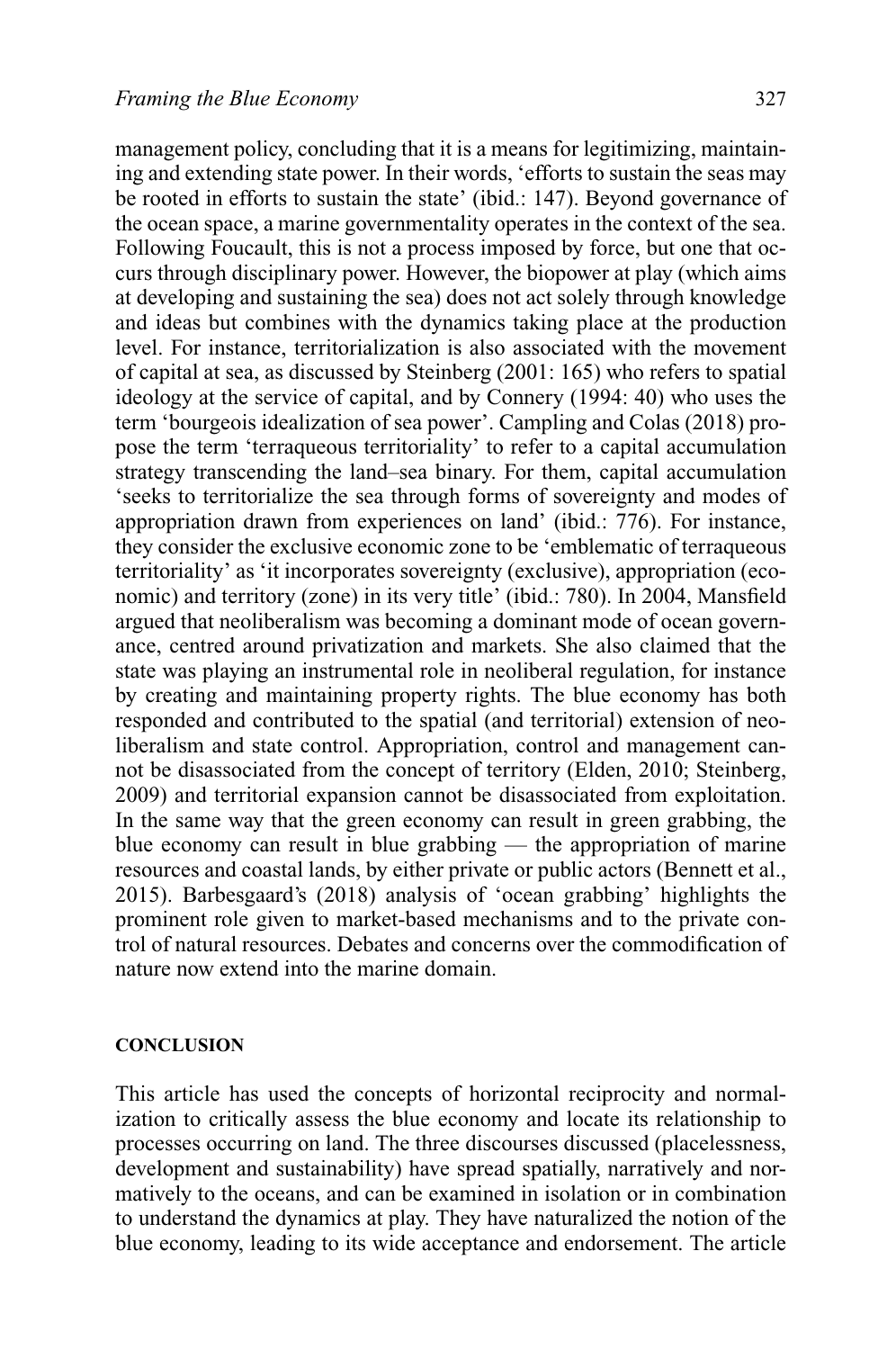has highlighted the need to reflect on dominant discourses shaping ideas and policies and their practical implications.

The horizontal reciprocity framework can also be used to understand other developments taking place at sea. In terms of maritime security, for example, spatial diffusion refers to the projection of security and the reproduction of security practices in the maritime space (in other words, territorialization of the maritime space for control and surveillance purposes). Narrative diffusion refers to the idea of the sea being treated in the same way as land; the oceans can be controlled and managed; there are borders at sea; and the vocabulary applicable to land can also be applied to the sea (grids, surveillance, etc.). Normative diffusion refers to the application of control to all spaces (controlling flows of people and goods at sea). In a similar way, we can think of marine protected areas (schemes applied in a different space and context but following similar norms).

It is widely recognized, especially in Foucauldian thinking, that there is one hegemonic discourse within a given field. Development dominates thinking on modernity. Sustainability dominates reflections on nature– society relations. Placelessness has dominated Western thinking about the sea. This does not mean that alternatives do not exist, but they do not have the same power of transformation and normalization. Any normalization process includes an element of disciplinary power which impacts on a whole range of different actors, who internalize the dominant discourse, reproduce knowledge and act in accordance with newly accepted norms. This explains why the blue economy has appealed to a wide array of agents. Similarly, in the development field, public authorities, private actors and NGOs alike act on behalf of development and reproduce knowledge, albeit with different values and interests; even alternatives are often framed under a broader development umbrella. The same can be said of sustainability. In all cases, agents and agencies are constrained by dominant discourses and ideas.

This is not to say that knowledge, ideas and norms are immutable and that nothing can alter the discursive circle of discourses inducing practices and practices reinforcing discourses. The discussion in this article has highlighted the ongoing need to relate meta-narratives and their practical implications to the broader structures that underlie them. It calls for further research and case studies to unpick and critically assess the connections between macro discourses and local realities regarding the implementation of the blue economy. In addition to the spatial, narrative and normative diffusion described here, harmful practices and mismanagement can also spread. Critical reflection on previous practices on land is vital if we are to avoid similar negative externalities spreading to the marine environment. Norms and narratives cannot be disassociated from resulting practices. Without a change of thinking and without questioning profound beliefs and myths driving human activities, the damaging practices applied on land are likely to be reproduced at sea. Addressing the global challenges involving the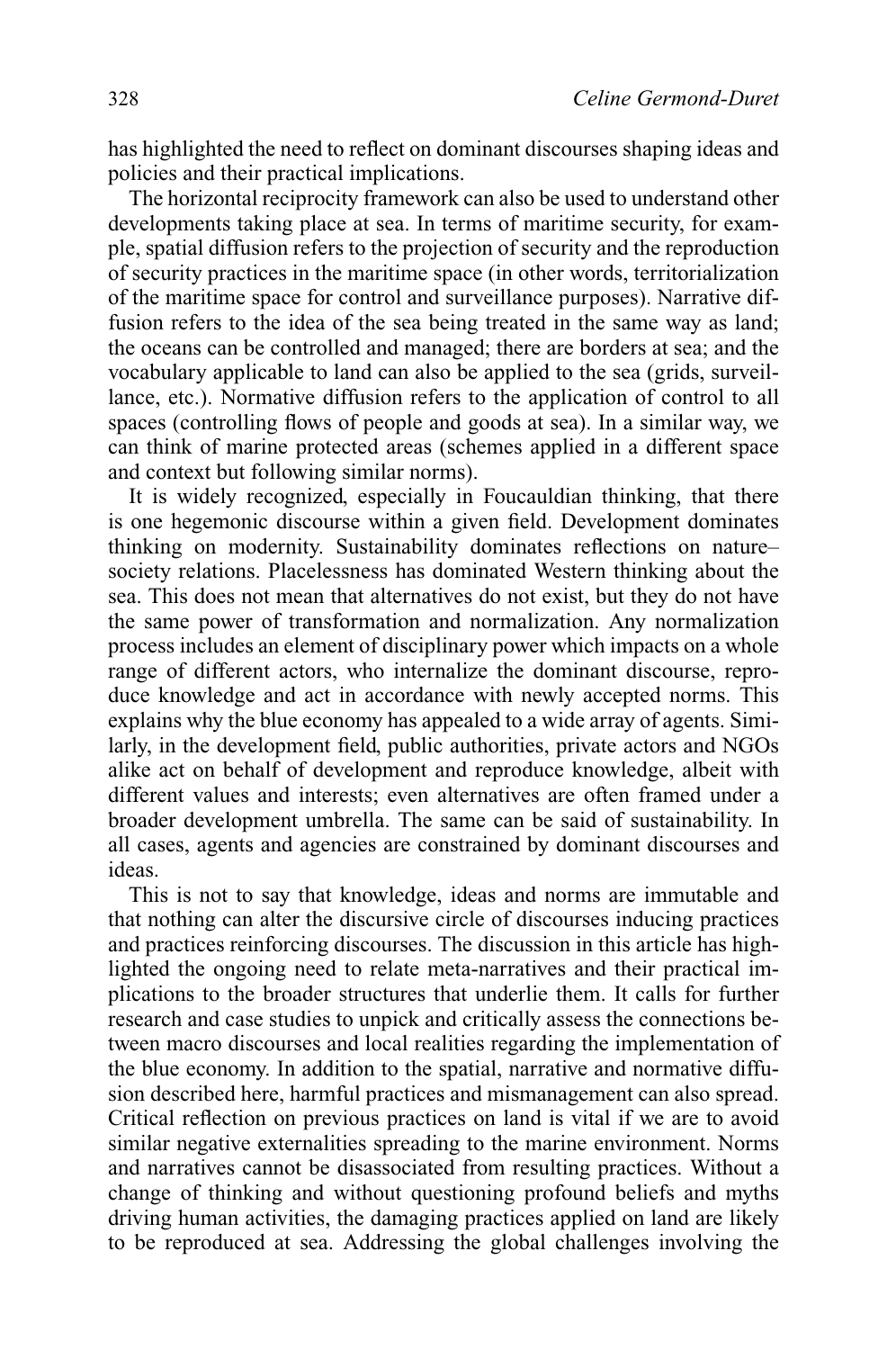oceans requires an analysis of how mistakes occurring on land (in the form of environmental degradations and social inequalities) result from specific knowledge structures, and how these knowledge structures are reproduced and normalized at sea.

#### **REFERENCES**

- Adams, W.M. (2009) *Green Development: Environment and Sustainability in a Developing World* (3rd edn). Abingdon: Routledge.
- Adams, W.M. (2017) 'Sleeping with the Enemy? Biodiversity Conservation, Corporations and the Green Economy', *Journal of Political Ecology* 24(1): 243–57.
- Adey, P. (2010) *Aerial Life: Spaces, Mobilities, Affects*. Oxford: Wiley Blackwell.
- African Union (2012) '2050 Africa's Integrated Maritime Strategy'. Addis Ababa: African Union. [https://wedocs.unep.org/bitstream/handle/20.500.11822/11151/2050\\_aims\\_srategy.](https://wedocs.unep.org/bitstream/handle/20.500.11822/11151/2050_aims_srategy.pdf) [pdf](https://wedocs.unep.org/bitstream/handle/20.500.11822/11151/2050_aims_srategy.pdf)
- Agnew, J.A. (2015) *Place and Politics: The Geographical Mediation of State and Society*. Abingdon: Routledge.
- Alcock, F. (2008) 'Conflicts and Coalitions within and across the ENGO Community', *Global Environmental Politics* 8(4): 66–91.
- AllAfrica (2017) 'South Africa: Operation Phakisa a Disaster in the Making', AllAfrica 5 October.<https://allafrica.com/stories/201710260095.html>
- Anderson, J. and K. Peters (eds) (2014) *Water Worlds: The Human Geography of the Oceans*. Farnham: Ashgate.
- Augé, M. (1992) *Non-places: An Introduction to Anthropology of Supermodernity*. Paris: Le Seuil.
- Barbesgaard, M. (2018) 'Blue Growth: Savior or Ocean Grabbing?', *The Journal of Peasant Studies* 45(1): 130–49.
- Bear, C. (2013) 'Assembling the Sea: Materiality, Movement and Regulatory Practices in the Cardigan Bay Scallop Fishery', *Cultural Geographies* 20(1): 21–41.
- Bear, C. and S. Eden (2011) 'Making Space for Fish: The Regional, Network and Fluid Spaces of Fisheries Certification', *Social and Cultural Geography* 9(5): 487–504.
- Bennett, N.J., H. Govan and T. Satterfield (2015) 'Ocean Grabbing', *Marine Policy* 57(July): 61–68.
- Berg, L.D. (2009) 'Discourse Analysis', in N. Castree et al. (eds) *International Encyclopedia of Human Geography*, pp. 215–21. Amsterdam: Elsevier.
- Bertarelli, D. (2020) 'Developing a Vibrant Blue Economy Is Feasible, but We Need to Collaborate'. Remarks delivered at the UN Global Compact SDG Business Forum 'The Ocean and the 2030 Agenda: The UN Ocean Conference as a Key Milestone', Geneva (23 September). <https://unctad.org/fr/node/28902>
- Bishop, R. (2011) 'Project "Transparent Earth" and the Autoscopy of Aerial Targeting: The Visual Geopolitics of the Underground', *Theory, Culture & Society* 28(7–8): 270–86.
- Boucquey, N., K. St Martin, L. Fairbanks, L.M. Campbell and S. Wise (2019) 'Ocean Data Portals: Performing a New Infrastructure for Ocean Governance', *Environment and Planning D: Society and Space* 37(3): 484–503.
- Brekke, K.A. (1997) *Economic Growth and the Environment: On the Measurement of Income and Welfare*. Cheltenham: Edward Elgar.
- Bridge, G. (2013) 'Territory, Now in 3D!', *Political Geography* 34(2013): 55–57.
- Burgenmeier, B. (1994) *Economy, Environment, and Technology: A Socioeconomic Approach*. Abingdon: Routledge.
- Burgess, M.G., M. Clemence, G.R. McDermott, C. Costello and S.D. Gaines (2018) 'Five Rules for Pragmatic Blue Growth', *Marine Policy* 87: 331–39.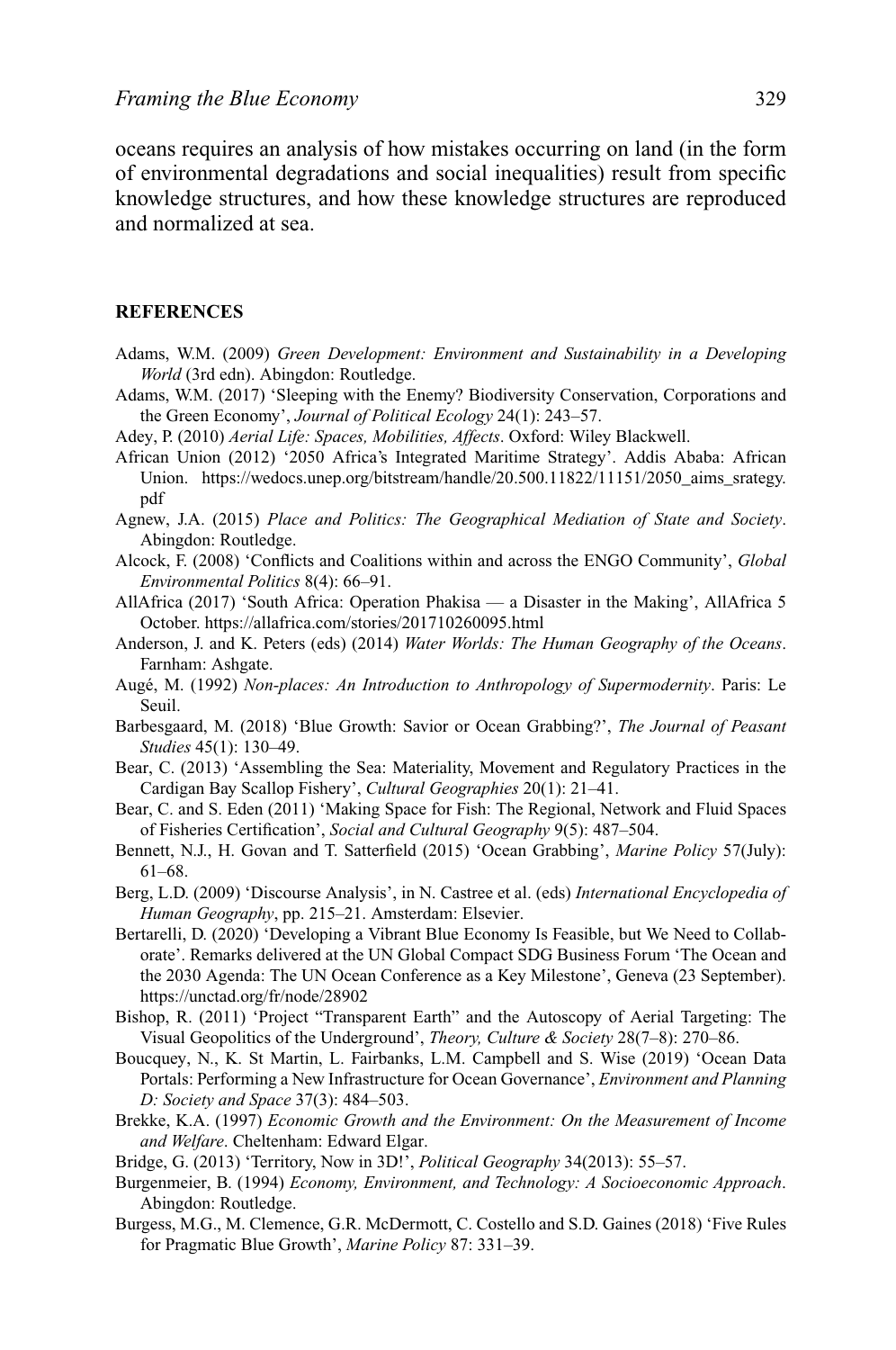- Campbell, L.M. et al. (2016) 'Global Oceans Governance: New and Emerging Issues', *Annual Review of Environment and Resources* 41: 517–43.
- Campling, L. and A. Colas (2018) 'Capitalism and the Sea: Sovereignty, Territory and Appropriation in the Global Ocean', *Environment and Planning D: Society and Space* 36(4): 776–94.
- Cardwell, E. and T.F. Thornton (2015) 'The Fisherly Imagination: The Promise of Geographical Approaches to Marine Management', *Geoforum* 64: 157–67.
- Childs, J. (2020) 'Extraction in Four Dimensions: Time, Space and the Emerging Geo(-) politics of Deep-sea Mining', *Geopolitics* 25(1): 189–213.
- Choi, Y.R. (2017) 'The Blue Economy as Governmentality and the Making of New Spatial Rationalities', *Dialogues in Human Geography* 7(1): 37–41.
- Connery, C.L. (1994) 'Pacific Rim Discourse: The US Global Imaginary in the Late Cold War Years', *boundary 2* 21(1): 30–56.
- Connery, C.L. (2006) 'There Was No More Sea: The Supersession of the Ocean, from the Bible to Cyberspace', *Journal of Historical Geography* 32(3): 494–511.
- Cooke, B. and U. Kothari (eds) (2001) *Participation: The New Tyranny?*. London: Zed Books.
- Craig, D. and D. Potter (1997) 'Framing Participation: Development Projects, Professionals and Organizations', *Development in Practice* 7(3): 230–36.
- Davis, J.S. (2005) 'Representing Place: "Deserted Isles" and the Reproduction of Bikini Atoll', *Annals of the Association of American Geographers* 95(3): 607–25.
- *Dialogues in Human Geography* (2017) 'Special Issue. Geography and the Blue Economy', *Dialogues in Human Geography* 7(1).
- Dryzek, J.S. (2005) *The Politics of the Earth: Environmental Discourses*. Oxford University Press: Oxford.
- Ehlers, P. (2016) 'Blue Growth and Ocean Governance How to Balance the Use and the Protection of the Seas', *Journal of Maritime Affairs* 15: 187–203.
- Elden, S. (2010) 'Land, Terrain, Territory', *Progress in Human Geography* 34(6): 799–817.
- Elden, S. (2013) 'Secure the Volume: Vertical Geopolitics and the Depth of Power', *Political Geography* 34: 35–51.
- Escobar, A. (1995) *Encountering Development: The Making and Unmaking of the Third World*. Princeton, NJ: Princeton University Press.
- Esteva, G. (1992) 'Development', in W. Sachs (ed.) *The Development Dictionary: A Guide to Knowledge as Power*, pp. 6–25. Johannesburg: Witwatersrand University Press.
- European Commission (2020) '2020 Blue Economy Report: Blue Sectors Contribute to the Recovery and Pave Way for EU Green Deal'. Brussels: European Commission. [https:](https://ec.europa.eu/commission/presscorner/detail/en/ip_20_986) [//ec.europa.eu/commission/presscorner/detail/en/ip\\_20\\_986](https://ec.europa.eu/commission/presscorner/detail/en/ip_20_986)
- Fairbanks, L., L.M. Campbell, N. Boucquey and K. St Martin (2018) 'Assembling Enclosure: Reading Marine Spatial Planning for Alternatives', *Annals of the American Association of Geographers* 108(1): 144–61.
- Ferguson, J. (1990) *The Anti-politics Machine: Development, Depoliticization, and Bureaucratic Power in Lesotho*. Minneapolis, MN: University of Minnesota Press.
- Ferguson, P. (2015) 'The Green Economy Agenda: Business as Usual or Transformational Discourse?', *Environmental Politics* 24(1): 17–37.
- Fletcher, R. (2010) 'Neoliberal Environmentality: Towards a Poststructuralist Political Ecology of the Conservation Debate', *Conservation and Society* 8(3): 171–81.
- Foucault, M. (1979/1991) *Discipline and Punish: The Birth of the Prison*. London: Penguin.
- Garland, M., S. Axon, M. Graziano, J. Morrissey and C.P. Heidkamp (2019) 'The Blue Economy: Identifying Geographic Concepts and Sensitivities', *Geography Compass* 13(7): 1–21.
- Germond, B. and C. Germond-Duret (2016) 'Ocean Governance and Maritime Security in a Placeful Environment: The Case of the European Union', *Marine Policy* 66: 124–31.
- Germond, B. and C. Germond-Duret (2017) 'Critical Geographies of the Ocean: Mobilities and Placefulness', in J. Monios and G. Wilmsmeier (eds) *Maritime Mobilities*, pp. 25–41. Abingdon: Routledge.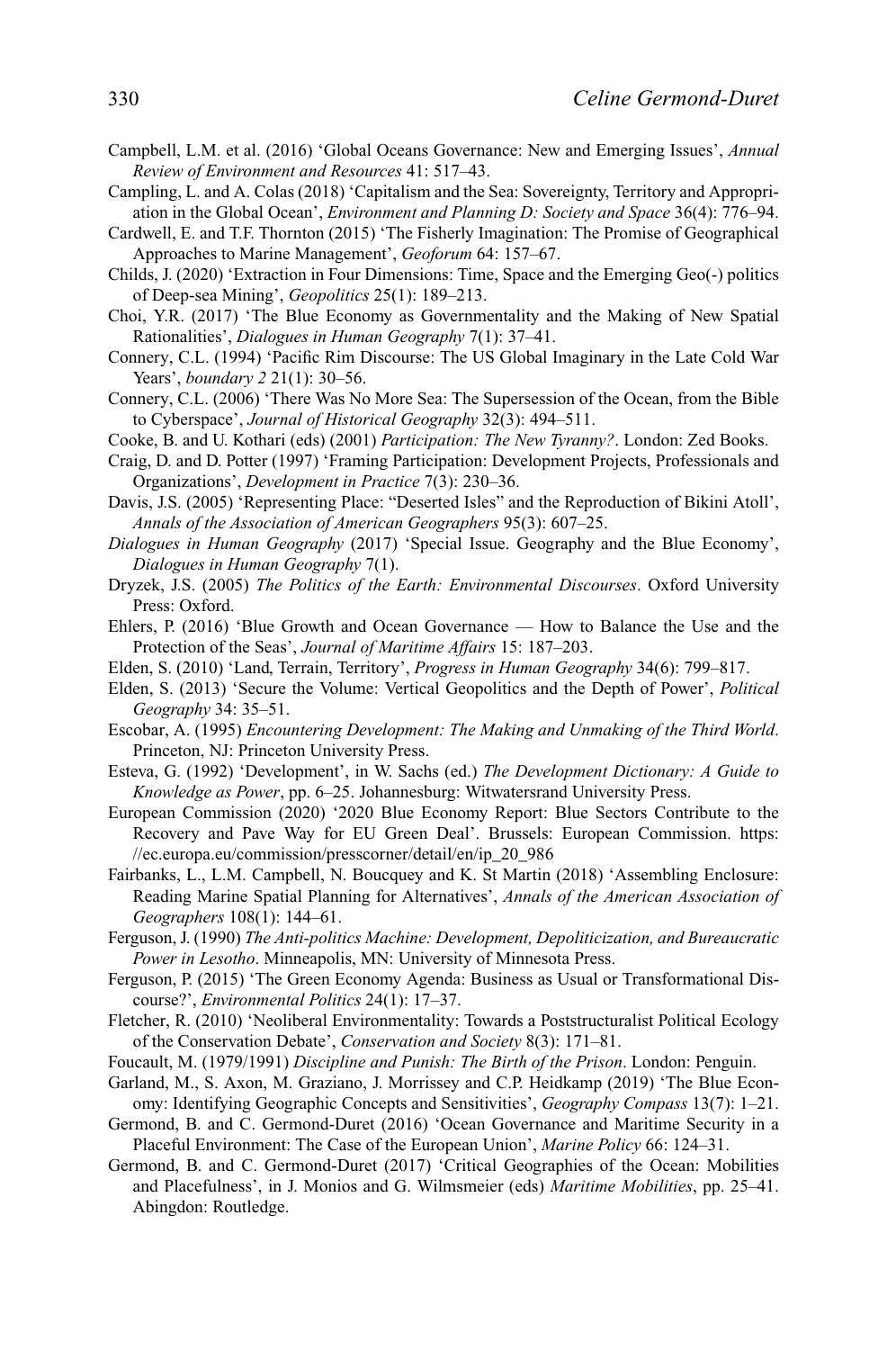- Germond-Duret, C. (2011) *Banque mondiale, peuples autochtones et normalisation* [*World Bank, Indigenous Peoples and Normalization*]. Paris: Karthala Press.
- Germond-Duret, C. (2014) 'Extractive Industries and the Social Dimension of Sustainable Development: Reflection on the Chad–Cameroon Pipeline', *Sustainable Development* 22(4): 231–42.
- Germond-Duret, C. (2016) 'Tradition and Modernity: An Obsolete Dichotomy? Reflection on Binary Thinking and Indigenous Peoples', *Third World Quarterly* 37(9): 1537–58.
- Government Information Service (2013) 'GIS Newsletter'. Port Louis: Prime Minister's Office, Government of Mauritius.
- Government of the Republic of Seychelles (2018) 'Seychelles Blue Economy Strategic Policy Framework and Roadmap Charting the Future (2018–2030)'. Victoria: Government of the Republic of Seychelles. [www.seychellesconsulate.org.hk/download/Blue\\_Economy\\_Road\\_](http://www.seychellesconsulate.org.hk/download/Blue_Economy_Road_Map.pdf) [Map.pdf](http://www.seychellesconsulate.org.hk/download/Blue_Economy_Road_Map.pdf)
- Government of South Africa (2014) 'Unlocking the Economic Potential of South African's Oceans'. Executive Summary, Operation Phakisa (15 August). Cape Town: Marine Protection Services and Governance, Government of South Africa. [https://wedocs.unep.org/](https://wedocs.unep.org/bitstream/handle/20.500.11822/21094/Presentation) [bitstream/handle/20.500.11822/21094/Presentation%](https://wedocs.unep.org/bitstream/handle/20.500.11822/21094/Presentation)20-%20Operation%20Phakisa.pdf? sequence=1&isAllowed=y
- Gray, N.J. (2018) 'Charted Waters? Tracking the Production of Conservation Territories on the High Seas', *International Social Science Journal* 68(229–230): 257–72.
- Gruby, R. and L. Campbell (2013) 'Scalar Politics and the Region: Strategies for Transcending Pacific Island Smallness on a Global Environmental Governance Stage', *Environment and Planning A* 45: 2046–63.
- Hadjimichael, M. (2018) 'A Call for a Blue Degrowth: Unravelling the European Union's Fisheries and Maritime Policies', *Marine Policy* 94: 158–64.
- Hadjimichael, M., A. Bruggeman and M.A. Lange (2014) 'Tragedy of the Few? A Political Ecology Perspective of the Right to the Sea: The Cyprus Marine Aquaculture Sector', *Marine Policy* 49: 12–19.
- Hector, D.C., C.B. Christensen and J. Petrie (2014) 'Sustainability and Sustainable Development: Philosophical Distinctions and Practical Implications', *Environmental Values* 23(1): 7–28.
- Helmreich, S. (2007) 'Blue-green Capital, Biotechnological Circulation and an Oceanic Imaginary: A Critique of Biopolitical Economy', *BioSocieties* 2(3): 287–302.
- Hill, A. (2017) 'Blue Grabbing: Reviewing Marine Conservation in Redang Island Marine Park, Malaysia', *Geoforum* 79: 97–100.
- Hopwood, B., M. Mellor and G. O'Brien (2005) 'Sustainable Development: Mapping Different Approaches', *Sustainable Development* 13(1): 38–52.
- Jackson, M. and V. della Dora (2009) '"Dreams so Big only the Sea Can Hold them": Manmade Islands as Anxious Spaces, Cultural Icons, and Travelling Visions', *Environment and Planning A: Economy and Space* 41(9): 2086–104.
- Jackson, S.E. (1995) 'The Water Is Not Empty: Cross-cultural Issues in Conceptualizing Sea Space', *Australian Geographer* 26(1): 87–96.
- *Journal of the Indian Ocean Region* (2018) 'Special Issue. The Blue Economy: Fisheries, Aquaculture, and Food Security in the Indian Ocean Region', *Journal of the Indian Ocean Region* 14(2).
- *Journal of Political Ecology* (2019) 'Special Issue. Securing the Blue: Political Ecologies of the Blue Economy in Africa', *Journal of Political Ecology* 26(1).
- Lebel, L. (2012) 'Governance and Coastal Boundaries in the Tropics', *Current Opinion in Environmental Sustainability* 4(2): 243–51.
- Lee, K-H., J. Noh and J.S. Khim (2020) 'The Blue Economy and the United Nations' Sustainable Development Goals: Challenges and Opportunities', *Environment International* 137. [https:](https://doi.org/10.1016/j.envint.2020.105528) [//doi.org/10.1016/j.envint.2020.105528](https://doi.org/10.1016/j.envint.2020.105528)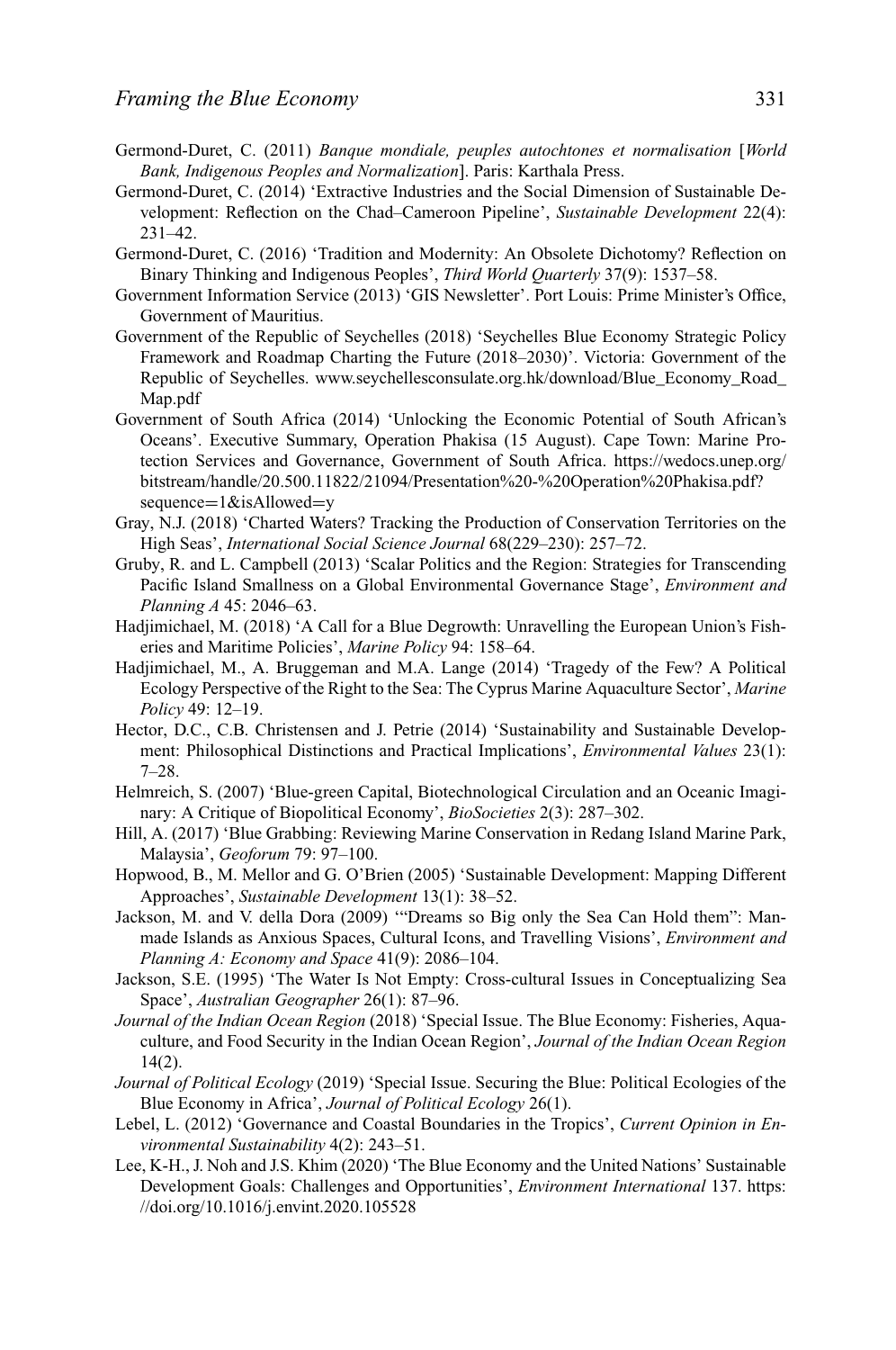- Lehman, J. (2013) 'Volumes beyond Volumetrics: A Response to Simon Dalby's "The Geopolitics of Climate Change"', *Political Geography* 37: 51–52.
- Lehman, J. (2016) 'A Sea of Potential: The Politics of Global Ocean Observations', *Political Geography* 55: 113–23.
- Lewis, N. (2019) 'Cultivating Diverse Values by Rethinking Blue Economy in New Zealand', in C.P. Heidkamp and J. Morrissey (eds) *Towards Coastal Resilience and Sustainability*, pp. 94–108. London and New York: Routledge.
- Lubchenco, J. and S.D. Gaines (2019) 'Editorial: A New Narrative for the Ocean', *Science* 364(6444): 911–95.
- Mansfield, B. (2004) 'Neoliberalism in the Oceans: "Rationalization, Property Rights, and the Commons Question"', *Geoforum* 35(3): 313–26.
- *Marine Policy* (2018) 'Special Issue. What is Blue Growth?', *Marine Policy* 87(1).
- Mawdsley, E. and J. Rigg (2003) 'The World Development Report II: Continuity and Change in Development Orthodoxies', *Progress in Development Studies* 3(4) 271–86.
- Meadows, D. et al. (1972) *The Limits to Growth: A Report for the Club of Rome's Project on the Predicament of Mankind*. New York: Universe Books.
- Mulrennan, M. and C. Scott (2000) '*Mare Nullius*: Indigenous Rights in Saltwater Environments', *Development and Change* 31(3): 681–708.
- Mumford, L. (1934) *Technics and Civilisation*. Chicago, IL: The University of Chicago Press.
- Nederveen Pieterse, J. (2000) 'After Post-development', *Third World Quarterly* 21(2): 175–91.
- Neumann, R.P. (2014) *Making Political Ecology* (2nd edn). London: Routledge.
- O'Riordan, T. (1989) 'The Challenge for Environmentalism', in R. Peet and N. Thrift (eds) *New Models in Geography*, pp. 77–102. London: Unwin Hyman.
- Persaud, I. (2016) 'A Million Cans of Tuna a Day: Where Next for Seychelles' "Blue Economy"?'. Paper delivered in the Blue Growth Narrative and the Global South session at RGS-IBG International Annual Conference, London (31 August).
- Peters, K. (2014) 'Taking More-than-human Geographies to Sea: Ocean Natures and Offshore Radio Piracy', in J. Anderson and K. Peters (eds) *Water Worlds: Human Geographies of the Oceans*, pp. 177–91. Farnham: Ashgate.
- Pittman, J. and D. Armitage (2016) 'Governance across the Land–Sea Interface: A Systematic Review', *Environmental Science and Policy* 64: 9–17.
- Quinn, D. (1992) *Ishmael*. New York: Bantam Books.
- Relph, E. (1976) *Place and Placelessness*. London: Pion Limited.
- Republic of Namibia (2017) 'Namibia's 5th National Development Plan (NDP5): Working Together Towards Prosperity'. Report. Windhoek: National Planning Commission, Republic of Namibia. [www.gov.na/documents/10181/14226/NDP+5/](http://www.gov.na/documents/10181/14226/NDP%2B5/)
- Rist, G. (2008) *The History of Development: From Western Origins to Global Faith* (3rd edn). London and New York: Zed Books.
- Roszko, E. (2015) 'Maritime Territorialization as Performance of Sovereignty and Nationhood in the South China Sea', *Nations and Nationalism* 21(2): 230–49.
- Ryan, B. (2015) 'Security Spheres: A Phenomenology of Maritime Spatial Practices', *Security Dialogue* 46(6): 568–84.
- Sachs, W. (ed.) (1992) *The Development Dictionary: A Guide to Knowledge as Power*. Johannesburg: Witwatersrand University Press.
- Sardar, Z. (1999) 'Development and the Locations of Eurocentrism', in R. Munck and D. O'Hearn (eds) *Critical Development Theory*, pp. 44–62. London: Zed Books.
- Satizabal, P. and S. Batterbury (2018) 'Fluid Geographies: Marine Territorialization and the Scaling Up of Local Aquatic Epistemologies on the Pacific Coast of Colombia', *Transactions of the Institute of British Geographers* 43(1): 61–78.
- Shields, R. (1991) *Places on the Margin: Alternative Geographies of Modernity*. New York: Routledge.
- Silver, J.J. (2014) 'From Fishing to Farming: Shellfish Aquaculture Expansion and the Complexities of Ocean Space on Canada's West Coast', *Applied Geography* 54: 110–17.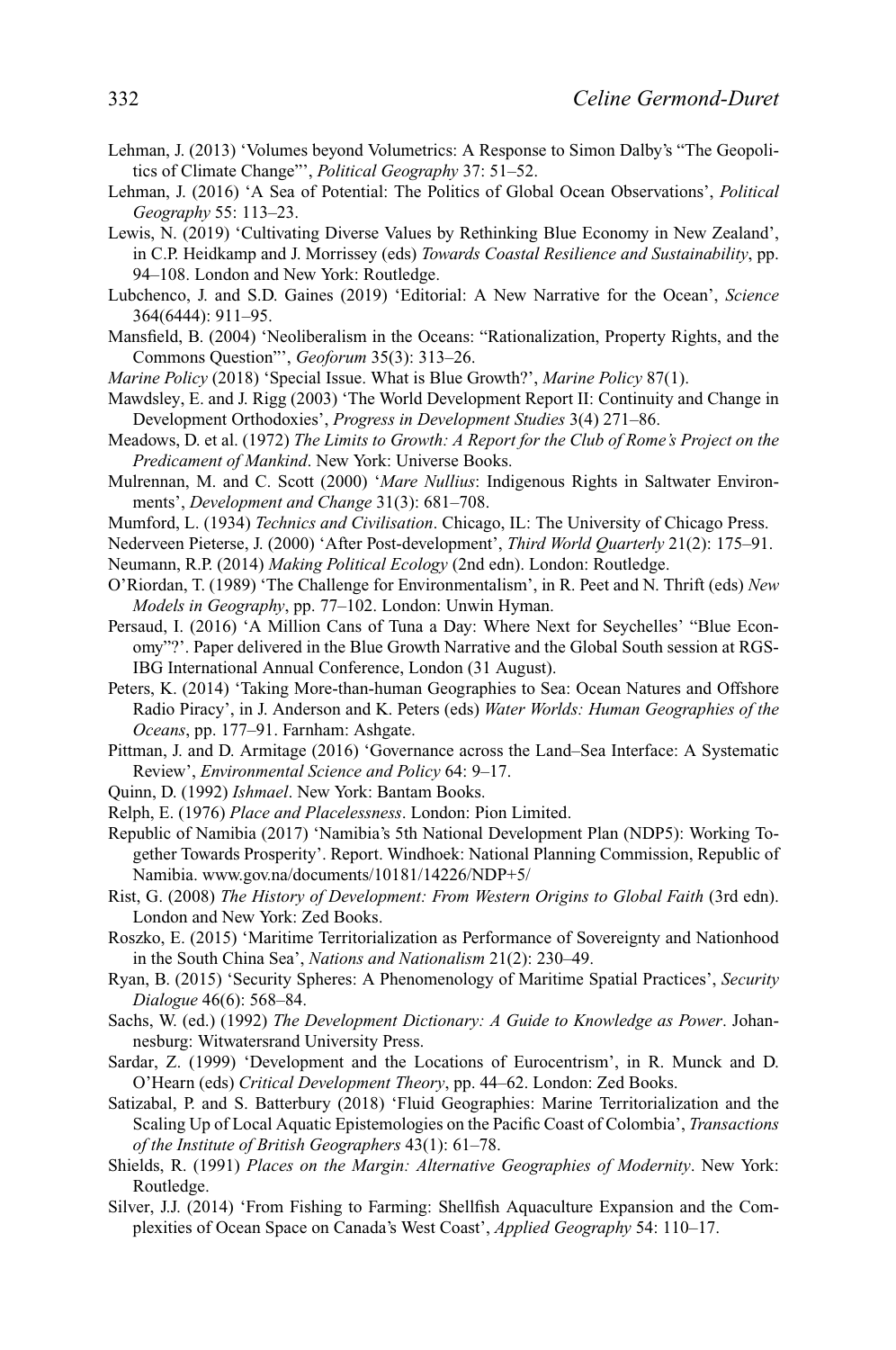- Silver, J.J. and L.M. Campbell (2018) 'Conservation, Development and the Blue Frontier: The Republic of Seychelles' Debt Restructuring for Marine Conservation and Climate Adaptation Program', *International Social Science Journal* 68(229–230): 241–56.
- Silver, J.J., N.J. Gray, L.M. Campbell, L.W. Fairbanks and R.L. Gruby (2015) 'Blue Economy and Competing Discourses in International Oceans Governance', *The Journal of Environment and Development* 24(2): 135–60.
- Singh, G.G. et al. (2018) 'A Rapid Assessment of Co-benefits and Trade-offs among Sustainable Development Goals', *Marine Policy* 93: 223–31.
- Steinberg, P.E. (1999) 'The Maritime Mystique: Sustainable Development, Capital Mobility, and Nostalgia in the World Ocean', *Environment and Planning D: Society and Space* 17(4): 403–26.
- Steinberg, P.E. (2001) *The Social Construction of the Ocean*. Cambridge: Cambridge University Press.
- Steinberg, P.E. (2009) 'Sovereignty, Territory, and the Mapping of Mobility: A View from the Outside', *Annals of the Association of American Geographers* 99(3): 467–95.
- Steinberg, P. and B. Kristoffersen (2018) 'Building a Blue Economy in the Arctic Ocean: Sustaining the Sea or Sustaining the State?', in U. Pram Gad and J. Strandsbjerg (eds) *The Politics of Sustainability in the Arctic: Reconfiguring Identity, Space, and Time*, pp. 136–48. London: Routledge.
- Steinberg, P. and K. Peters (2015) 'Wet Ontologies, Fluid Spaces: Giving Depth to Volume through Oceanic Thinking', *Environment and Planning D: Society and Space* 33(2): 247– 64.
- Stoms, D.M. et al. (2005) 'Integrated Coastal Reserve Planning: Making the Land–Sea Connection', *Frontiers in Ecology and the Environment* 3(8): 429–36.
- Suárez-de Vivero, J.L. and J.C. Rodríguez Mateos (2014) 'Changing Maritime Scenarios. The Geopolitical Dimension of the EU Atlantic Strategy', *Marine Policy* 48: 59–72.
- *Sustainability Science* (2020) 'Special Issue. Blue Degrowth and the Politics of the Sea: Rethinking the Blue Economy', *Sustainability Science* 15(1).
- Tuan, Y.F. (1974) *Topophilia: A Study of Environmental Perception, Attitudes, and Values*. Englewood Cliffs, NJ: Prentice Hall.
- Tuan, Y.F. (1977) *Space and Place: The Perspective of Experience*. Minneapolis, MN: University of Minnesota Press.
- UNCSD (2012) 'Blue Economy Concept Paper'. Paper presented at the Blue Economy Summit, United Nations Conference on Sustainable Development, Abu Dhabi (19–20 January). [https:](https://sustainabledevelopment.un.org/content/documents/2978BEconcept.pdf) [//sustainabledevelopment.un.org/content/documents/2978BEconcept.pdf](https://sustainabledevelopment.un.org/content/documents/2978BEconcept.pdf)
- UNCTAD (2014) 'The Oceans Economy: Opportunities and Challenges for Small Island Developing States'. Geneva: United Nations Conference of Trade and Development.
- UNECA (2016) *Africa's Blue Economy: A Policy Handbook*. Addis Ababa: United Nations Economic Commission for Africa.
- Voyer, M., G. Quirk, A. McIlgorm and K. Azmi (2018) 'Shades of Blue: What Do Competing Interpretations of the Blue Economy Mean for Oceans Governance?', *Journal of Environmental Policy and Planning* 20(5): 595–616.
- Winder, G.M. and R. Le Heron (2017) 'Assembling a Blue Economy Moment? Geographic Engagement with Globalizing Biological–Economic Relations in Multi-use Marine Environments', *Dialogues in Human Geography* 7(1): 3–26.
- World Bank (2017) 'The Potential of the Blue Economy: Increasing Long-term Benefits of the Sustainable Use of Marine Resources for Small Island Developing States and Coastal Least Developed Countries'. Washington, DC: World Bank.
- World Commission on Environment and Development (1987) 'Report of the World Commission on Environment and Development: Our Common Future'. New York: United Nations. [https:](https://sustainabledevelopment.un.org/content/documents/5987our-common-future.pdf) [//sustainabledevelopment.un.org/content/documents/5987our-common-future.pdf](https://sustainabledevelopment.un.org/content/documents/5987our-common-future.pdf)